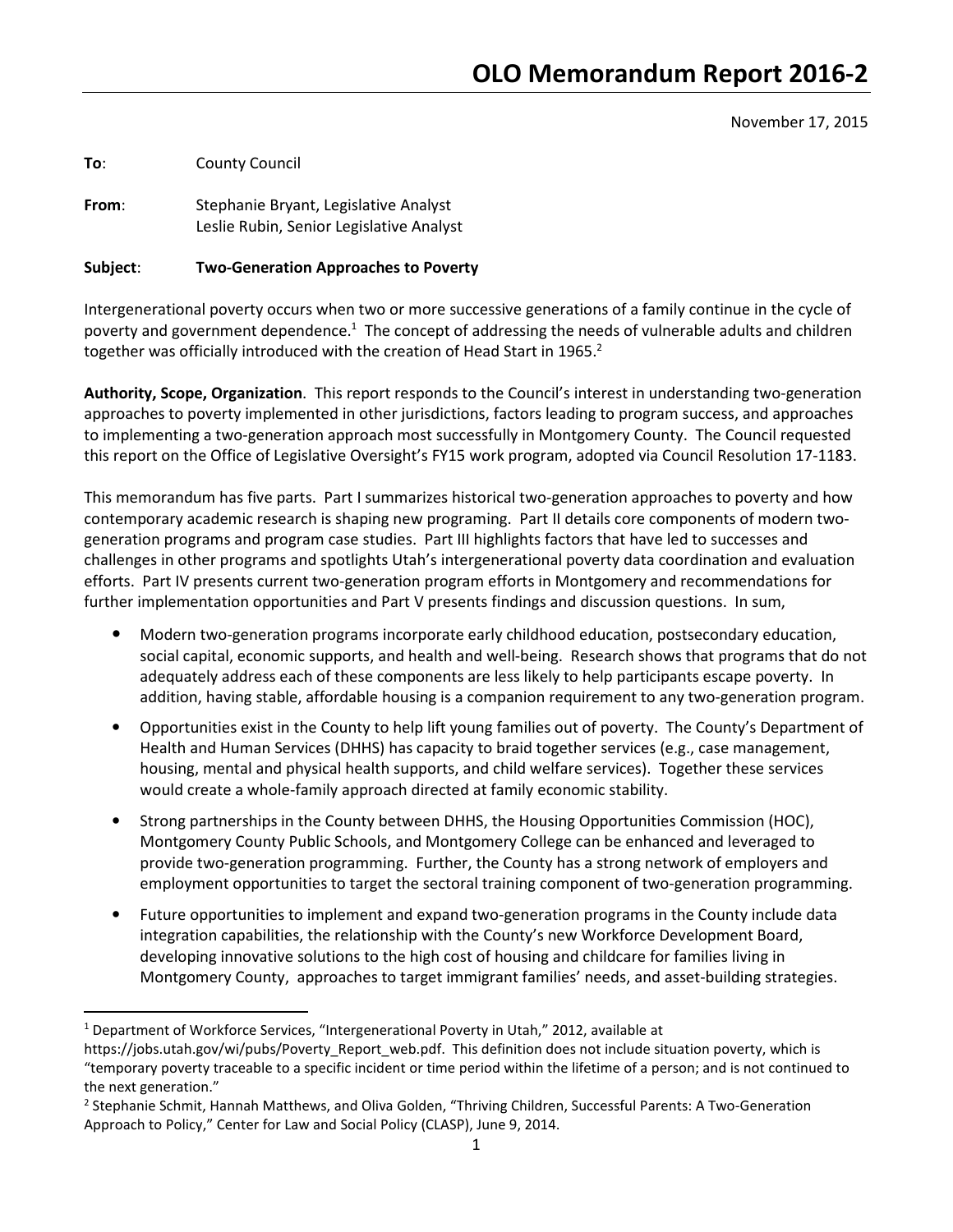Methodology and Acknowledgements. OLO gathered information through online research, document reviews, interviews with staff of two-generation programs, and meetings with County stakeholders and department staff. OLO appreciates the information and insights provided by all who contributed to this report, including the staff in the County's Department of Health and Human Services, Department of Housing and Community Affairs, and staff from the programs described in Section III.

## I. The History and Theory behind a Two-Generation Approach to Poverty

This section provides background information on the two-generation approach to poverty, a review of frameworks shaping program design, and key components of current programs.

## A. History of Two-Generation Programs

Two-generation poverty programs focus on disrupting the cycle of poverty by serving parents and children individually and together as a family unit. At a minimum, two-generation programs aim to:

- Re-engage parents in education and/or work,
- Nurture parent-child bonds,

 $\overline{a}$ 

- Improve children's well-being, and
- Connect families with economic, social, and other supports. $3$

In the 1980s and early 1990s two-generation programs focused on two different service delivery approaches – (1) child-focused and (2) parent-focused. Although some program integration occurred for each cohort, these programs were designed to address the needs of children and parents separately.

Child-Focused Approach. Parental self-sufficiency services, including parenting and literacy classes and public benefit access, were offered at early childhood education centers. However, the parental programs were closely aligned to the overall mission of the child's program of achieving positive child development.<sup>4</sup>

Parent-Focused Approach. Programs under this umbrella were specifically designed to meet the needs of adolescent mothers receiving welfare. These programs promoted life skills, high school graduation or GED attainment, employment, and reduction in long-term dependency on welfare. Child services offered in conjunction with parent programs were typically underdeveloped, underused, and of unknown quality.

The approach taken in the 1980s and early 1990s fragmented the needs of adult and children participants, often leaving one or the other cohort behind. By the late 1990s, poor program results and "work-first" policies related to receiving federal assistance led to a decrease in the expansion of two-generation programs. Under federal laws, parent-focused programs shifted from education and job training to job search and placement activities under the 1996 Personal Responsibility and Work Opportunity Reconciliation Act (PRWROA) and the 1998 Workforce Investment Act (WIA). Program participants were required to find employment in order to receive cash benefits for up to five years. These programs resulted in a 60% decline in welfare recipients due a decrease in the unemployment rate (especially among mothers who entered the workforce), an increase in earnings for

<sup>&</sup>lt;sup>3</sup> National Human Services Assembly, "Breaking the Cycle of Poverty in Young Families – Two-Generation Strategies for Working with Disconnected Young Parents & Their Children," (December 2013), p. 2.

<sup>&</sup>lt;sup>4</sup> P. Lindsay Chase-Lansdale and Jeanne Brooks-Gunn, "Two-Generation Programs in the Twenty-First Century," Helping Parents, Helping Children: Two-Generational Mechanisms, The Future of Children, vol. 24.1 (Spring 2014), p. 14.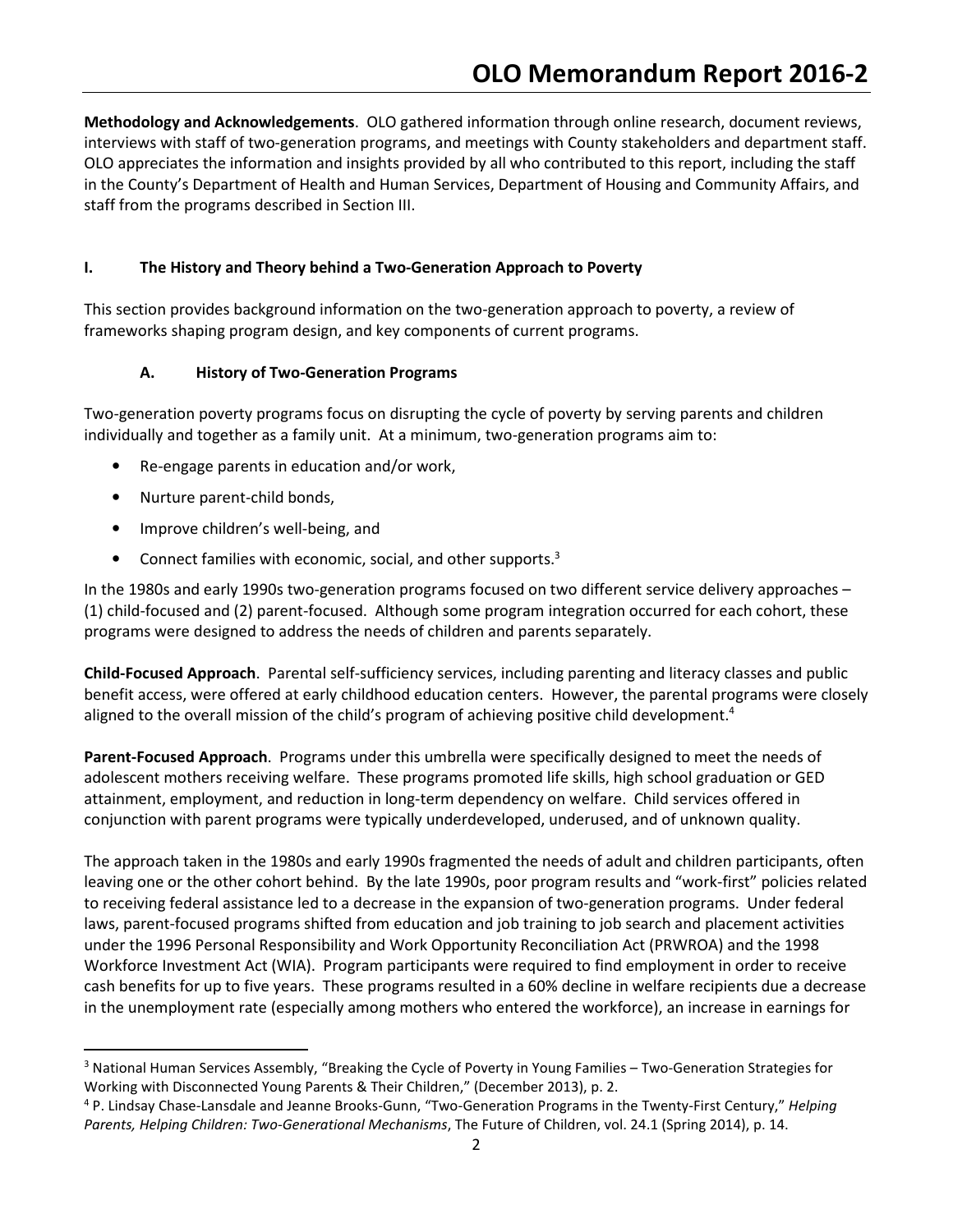female heads of households, and a decrease in the number of children living in poverty.<sup>5</sup> However, during this period, increases in employment did not lead to a comparable decline in poverty. As more women went to work, few earned enough to escape poverty, and as a result intergenerational poverty persisted.<sup>6</sup>

In the 2000s, the renewed impetus for two-generation programs was spurred by changing economic conditions, globalization and international economic competiveness, and the need for a highly educated workforce. Coupled with a national childhood poverty rate above 20 percent and increasing social inequality, twogeneration approaches are experiencing a resurgence.

# B. Frameworks Shaping Modern Two-Generation Program Design

Current two-generation programs have moved away from the siloed service delivery of programs implemented in the 1980s and early 1990s. ("Siloed" programs are services narrowly organized or funded around specific problem areas or groups that are unable to work together across programs.)<sup>7</sup> Current programs seek to integrate parent and child services with a focus on sectoral training and high-quality early childhood education programs.

Sectoral training initiatives focus on training workers for a single industry/job type (i.e., Certified Nursing Assistant) and work closely with community colleges and employers to ensure trainees have the appropriate skills and credentials for employment upon graduation. $8$ 

High-quality early childhood programing is described by the National Association for the Education of Young Children as providing "a safe, nurturing environment that promotes the physical, social, emotional, and cognitive development of young children while responding to the needs of families."<sup>9</sup> The Maryland State Department of Education's Division of Early Childhood Development developed the Maryland EXCELS program to rate high-quality programs. Criteria used under this system include center licensing, developmentally appropriate curricula (including low student-teacher ratios), staff qualifications and training, a safe environment, and family engagement.<sup>10</sup>

This second wave of two-generation programs is shaped by expanding research and an enhanced understanding of the interrelationship between home environment, parental success, and childhood outcomes. The remainder of this section summarizes contemporary research theories that support current two-generation programs, identifies modern challenges facing low-income families, and presents modern frameworks for two-generation programs.

<u>.</u>

<sup>&</sup>lt;sup>5</sup> Ron Haskins, "Interview: Welfare Reform, 10 Years Later," The Brookings Institution, available at http://www.brookings.edu/research/interviews/2006/08/24welfare-haskins.

<sup>6</sup> Rebecca M. Blank, "Was Welfare Reform Successful?" Economists' Voice, The Berkley Electronic Press (March 2006), available at http://www.usi.edu/business/cashel/331/welfare%20reform.pdf.

<sup>&</sup>lt;sup>7</sup> Midwest Welfare Peer Assistance Network (WELPAN), "Eliminating the Silos: Or, It's not Just Welfare Anymore, "January 2002, available at ww.irp.wisc.edu/initiatives/outreach/welpan/finalsilo.pdf.

<sup>&</sup>lt;sup>8</sup> Emma K. Tsui, "Sectoral Job Training as an Intervention to Improve Health Equity," American Journal of Public Health, April 2010, available at http://www.ncbi.nlm.nih.gov/pmc/articles/PMC2837425/.

<sup>&</sup>lt;sup>9</sup> Schuyler Center for Analysis and Advocacy (New York), "Quality: What it is and Why it Matters in Early Childhood Education," September 2012, p. 2, available at

http://www.scaany.org/documents/quality\_earlyed\_scaapolicybrief\_sept2012.pdf.

<sup>10</sup> Maryland EXCELS, "Maryland EXCELS Standards," available at http://marylandexcels.org//olms2/4948427.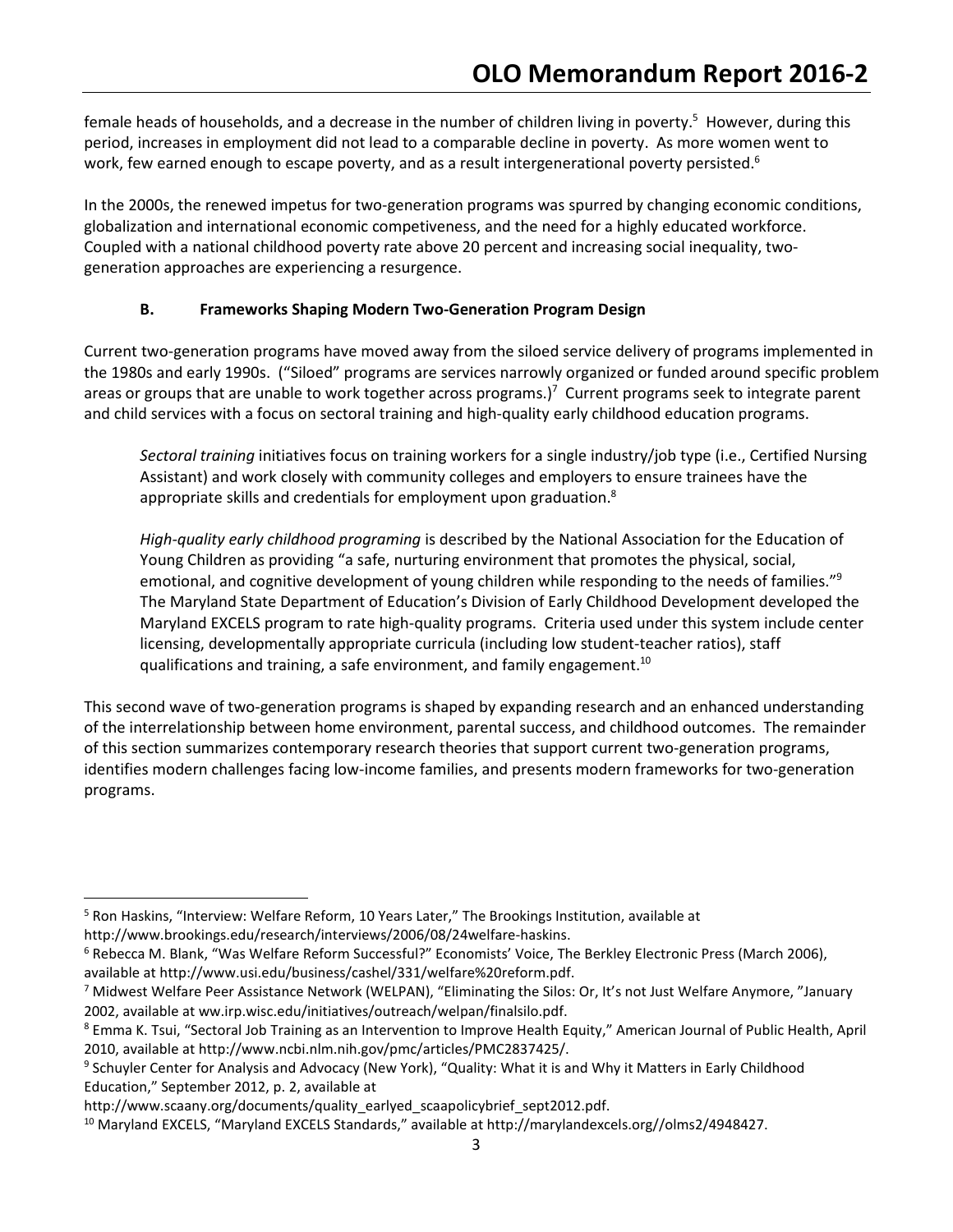Theoretical Frameworks for Two-Generation Programs. The expansion of two-generation programs is supported by prominent social science theories (i.e., Continuity and Change Theory, Ecological Theory, Risk and Resilience Theory) and emergent research on brain development and executive function skills.

- Continuity and Change Theory. This theory suggests that once a young child is on a specific development path (i.e., heightened stress and developmental delays), the child is more likely to continue along the path absent new experiences and opportunities. Additionally, recognizing the role of the home environment in shaping child development, intergenerational programming designed to redirect a child's development path needs to address both the child and home environment. This includes early childhood education programs and promotion of a parent's education, employment, and income.
- Ecological Theory. This theory posits that the quality of a child's "close-in" environment highly influences later development. Cognitive stimulation, richness of literacy and numeracy, emotional regulation, role modeling, regular routines, and warmth and responsiveness all affect the quality of a child's environment. A two-generation approach that provides a child with both an enriched home and educational environment will yield better results than a single-generation approach that provides a stimulating educational environment, but fails to substantially address economic instability and limited learning resources at home.
- Risk and Resilience Theory. This theory suggest that children can overcome and thrive in the face of short-term adversity (i.e., moving and changing schools), but development may be hindered by chronic and cumulative stress (i.e., family economic hardship, low parental education, and parents' poor mental health). For "young children facing cumulative and/ or chronic risks . . . [two-generation programs] need to be multi-leveled, individually tailored in intensity, targeting multiple domains of competence, and of sufficient length to promote lasting change."
- Brain Development: Chronic Stress and Executive Function Skills. A recent field of research has linked the effects of chronic stress from living in poverty with impacts on the development of executive function skills, such as *impulse control* (skills to filter distractions or override impulses), working memory (ability to temporarily focus on something while retaining other information in the back of one's mind), and *mental flexibility* (the ability to switch gears or multitask).<sup>11</sup>

Researchers have found that brain development is affected by environmental risk factors such as poor nutrition, prenatal drug use, low social status, stress, and violence. These risk factors affect the areas of the brain associated with analytical decision making (prefrontal cortex) and emotional reactions to environmental stimuli (limbic system). When chronic stress is coupled with near constant struggles to make ends meet, deal with social bias, and protect against future trauma, the brain's cognitive ability to handle multiple problems diminishes, compromising decision quality. Research also has demonstrated that individuals who feel less control over their decisions and their ability to change outcomes often suffered from higher rates of stress, mental illness, disease, and mortality.

Children with parents who experience chronic stress also experience a life that is highly unpredictable and lacks resources and options for improvement, inhibiting the development of executive function skills in children. The difference in brain architecture of children born into homes at opposite ends of the economic spectrum widens over time, with increased brain development and decision-making skills reinforced in high-income families. "Children who do not have opportunities in early life to build strong neural foundations fall behind their counterparts unless intensive efforts are made along the way to help them catch up. . . . Otherwise, childhood disadvantages become magnified over time."<sup>12</sup>

 $\overline{\phantom{0}}$ 

<sup>&</sup>lt;sup>11</sup> Elisabeth D. Babcock, "Using Brain Science to Design New Pathways Out of Poverty," Crittenton Women's Union, 2014, pp. 5-10.

<sup>12</sup> Babcock, p. 9.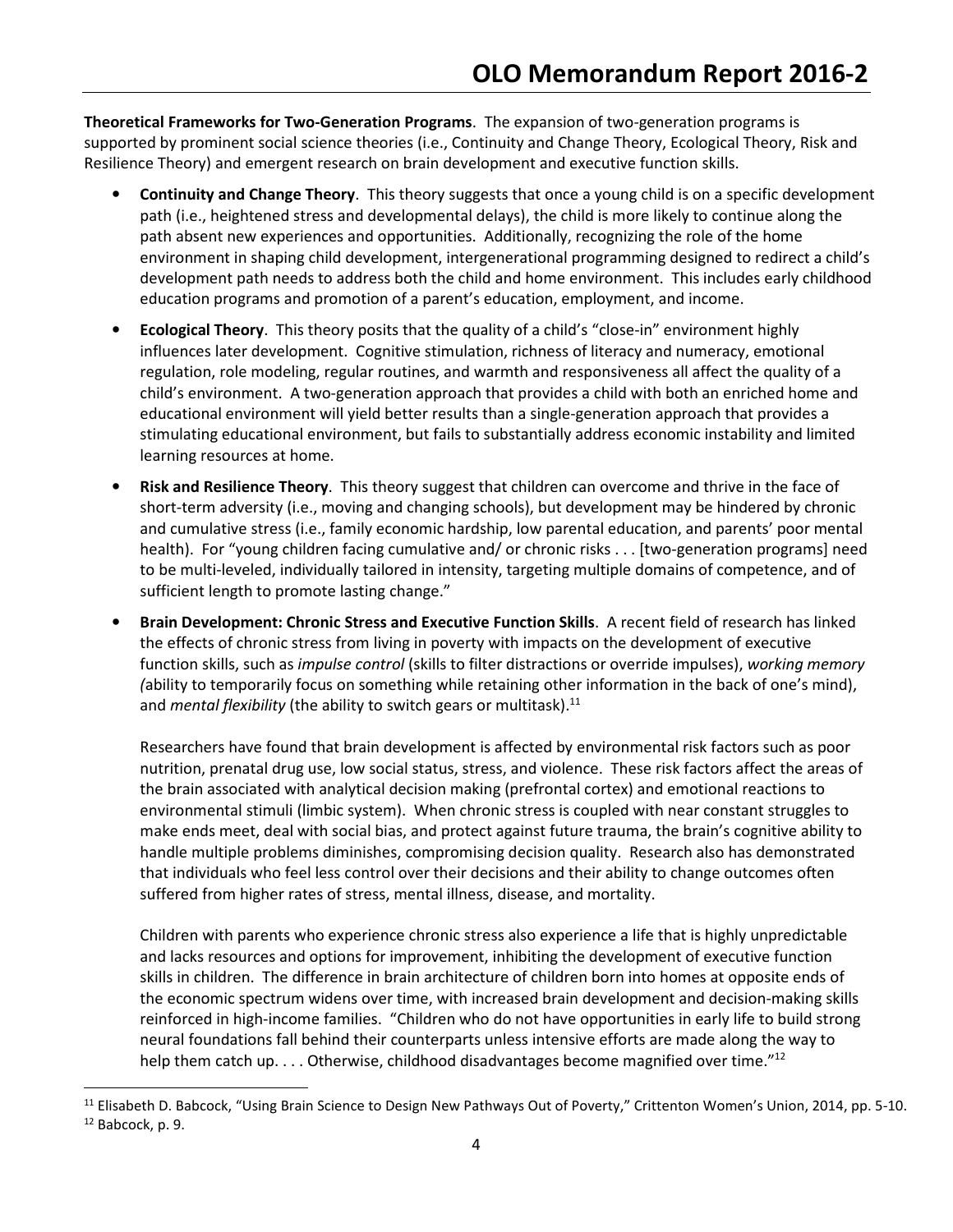Challenges Facing Low-Income Families. Challenges facing low-income families in today's economy have a shared role in changing siloed two-generation policies. The Annie E. Casey Foundation identified several challenges, including:

- Inflexible, unpredictable jobs and low wages. With the disappearance of manufacturing jobs, members of the current and future workforce are increasingly unprepared for the changing employment landscape that demands a highly-skilled, educated workforce. In nearly 80 percent of low-income families (with children under the age of eight), parents lack post-secondary degrees. Unpredictable job schedules, no earned sick leave, and the expense of higher education create obstacles to low-income parents competing for high-wage jobs.<sup>13</sup>
- Lack of access to high-quality, flexible, and reliable early childcare and education. Childcare and early childhood education opportunities are limited by cost and job schedules, with options for low-income parents often falling below standards of quality. (See definition on page 3). "Children age 5 or younger in low-income families are more likely to have parents who report concerns about their child's learning, development, or behavior than their peers in high-income families."
- Lack of formal and informal networks. Social capital/networks allow individuals to develop meaningful connections with people and can assist with building economic security. Families who lack social networks have a lower likelihood of establishing lasting friendships and a higher incidence of depression. Sixty percent of mothers whose children were enrolled in childcare centers formed at least one new friendship. These relationships help mothers reduce the likelihood of experiencing depression and other forms of hardship. Low-income mothers whose children were enrolled in a childcare center had a 40 percent lower incidence of depression compared to mothers who did not enroll their children. Social capital can include school and workplace contacts, family engagement, career coaches, and family and friends.<sup>14</sup>
- Stress at home, for parents and children. Low-income families experience higher amounts of daily stress compared to high-income counterparts. Stress resulting from insufficient income, financial uncertainty, and steady housing can cause depression, anxiety, and greater risks for substance abuse or domestic violence. Each of these factors may inhibit the ability to parent effectively. The lack of highquality child-care and after-school activities combined with the lack of social networks further contributes to the difficulty of creating safe, nurturing home environments.

Low-income residents in Montgomery County face additional challenges related to home affordability and stability. A lack of stable housing can force families to move multiple times or live in overcrowded or unsafe situations. Unstable housing can cause parental stress while high family mobility can negatively impact children's academic achievement. The Montgomery County Department of Housing and Community Affairs (DHCA) credits quality rental housing and home ownership with family and community stability.<sup>15</sup> However, with rents (average two-bedroom rent of \$1,660) and home prices (median sale price of \$395,000) increasing faster than incomes, especially for households earning less than 30% or 50% of the area median household income of \$98,221, stable, decent housing is often out of reach for many low-income residents in the County.<sup>16</sup>

-

<sup>&</sup>lt;sup>13</sup> The Annie E. Casey Foundation, "Creating Opportunity for Families – A Two-Generational Approach," November 12, 2014, pp. 3-4.

<sup>&</sup>lt;sup>14</sup> Dr. Mario Luis Small, Dean of the Division of Social Sciences, University of Chicago, "The Ties that Bind: How Childcare Centers Build Social Capital," November 7, 2013, The Huffington Post, available at http://www.huffingtonpost.com/dr-marioluis-small/the-ties-that-bind-how-ch\_b\_4228843.html.

<sup>&</sup>lt;sup>15</sup> Meeting with Department of Housing and Community Affairs Director Clarence Snuggs and staff on November 10, 2015. <sup>16</sup> Department of Housing and Community Affairs, "2014 Rental Housing Survey," available at

https://reports.data.montgomerycountymd.gov/countystat/objective/housing; U.S. Census Bureau, "State and County Quick Facts – Montgomery County, MD," available at http://quickfacts.census.gov/qfd/states/24/24031.html. Mike Murillo, "Median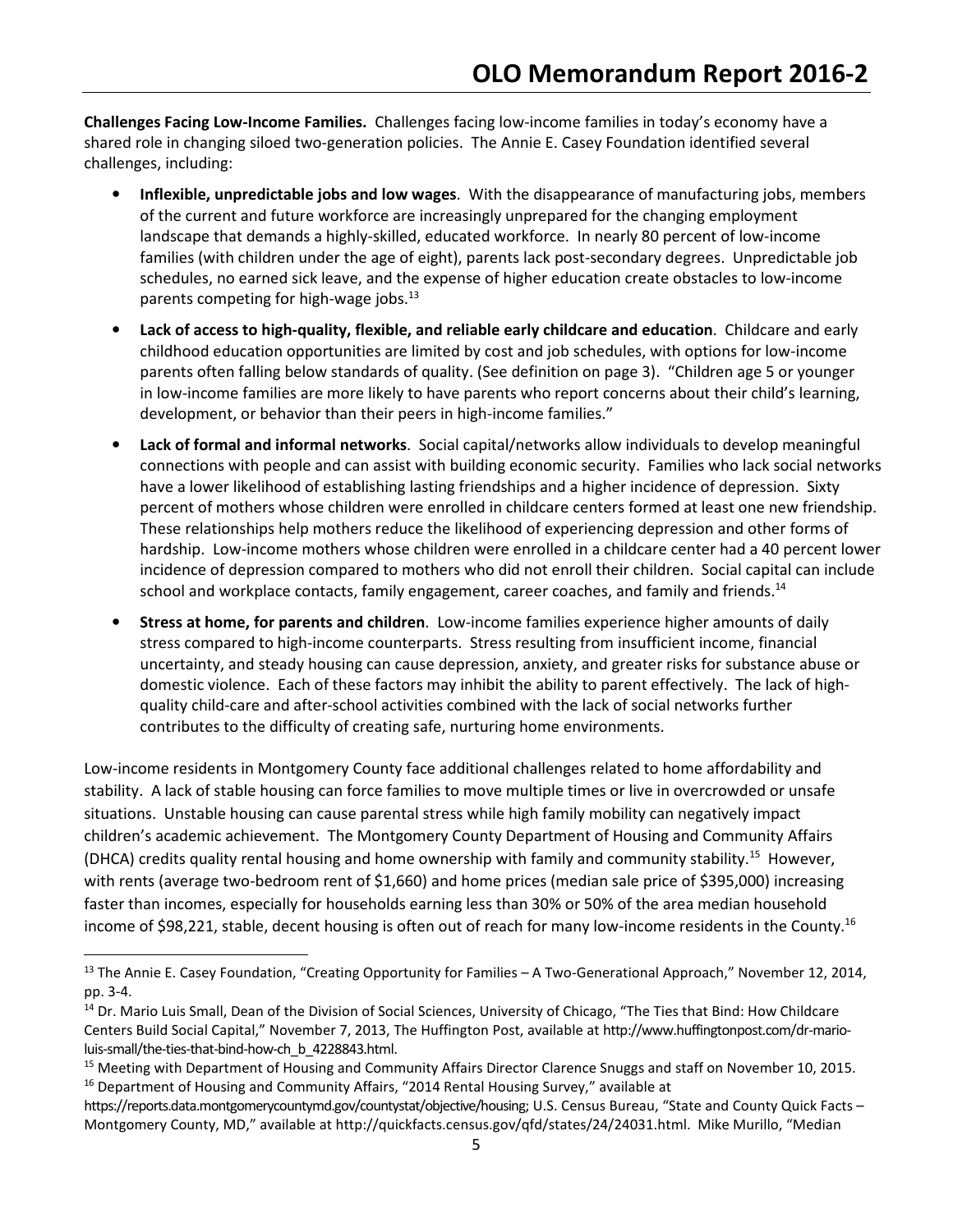Taken together, academic research and social challenges faced by low-income families reveal that the siloed nature of prior two-generation programs are inadequate to address the economic stability of family units. As such, the positive impact of high-quality childhood education may not be enough to break the cycle of poverty if the child is coming home to a family economically stressed, looking for employment, and facing food insecurity.<sup>17</sup>

A second wave of two-generation approaches aims to place the whole family on a path of economic security. Research shows simultaneous investments in both children and parents produce immediate, positive outcomes in their stability, health, achievement, and connection to the community.

# C. Practical Framework for Modern Programs

 $\overline{a}$ 

Contemporary two-generation program design focuses on three overarching policy structures – how to define economic stability, create an individualized family approach, and define program outcomes. The following section elaborates on each of these framework structures.

Defining Economic Stability. The idea of placing the entire family on a path towards economic stability is at the center of modern two-generation approaches. To fully understand the economic needs of families, researchers developed a "self-sufficiency standard" as a measure of economic need. This standard measure departs from the static nature of the Federal Poverty Level to produce an accurate estimate of income adequacy across time and geographic location.<sup>18</sup>

The self-sufficiency standard defines the amount of income necessary to meet the basic needs of American families, differentiated by family type and geographic location. The standard calculates the full cost of six basic needs (defined in the next table) without factoring in help from public subsidies (e.g., Medicaid, child care assistance) or from private/informal assistance (e.g., unpaid babysitting from a relative or food from a food bank). The standard assumes all adults work to support their families and, thus, includes work-associated costs such as transportation and child care.

Price of a Home Climbs in D.C., Montgomery County," WTOP, October 13, 2015, available at http://wtop.com/realestate/2015/10/median-price-home-climbs-d-c-montgomery-county/.

<sup>&</sup>lt;sup>17</sup> Brigid Schulte, "The New War of Poverty: Tackling Two-Generations at Once," The Washington Post, May 7. 2014, available at http://www.washingtonpost.com/blogs/she-the-people/wp/2014/05/07/the-new-war-on-poverty-tacklingtwo-generations-at-once/.

<sup>&</sup>lt;sup>18</sup> Diana M. Pearce, "The Self-Sufficiency Standard for Maryland 2012," Center for Women's Welfare, The University of Washington, available at https://www.montgomerycountymd.gov/HHS/Resources/Files/pdfs/MD12-SSS-Final-Print-012412.pdf.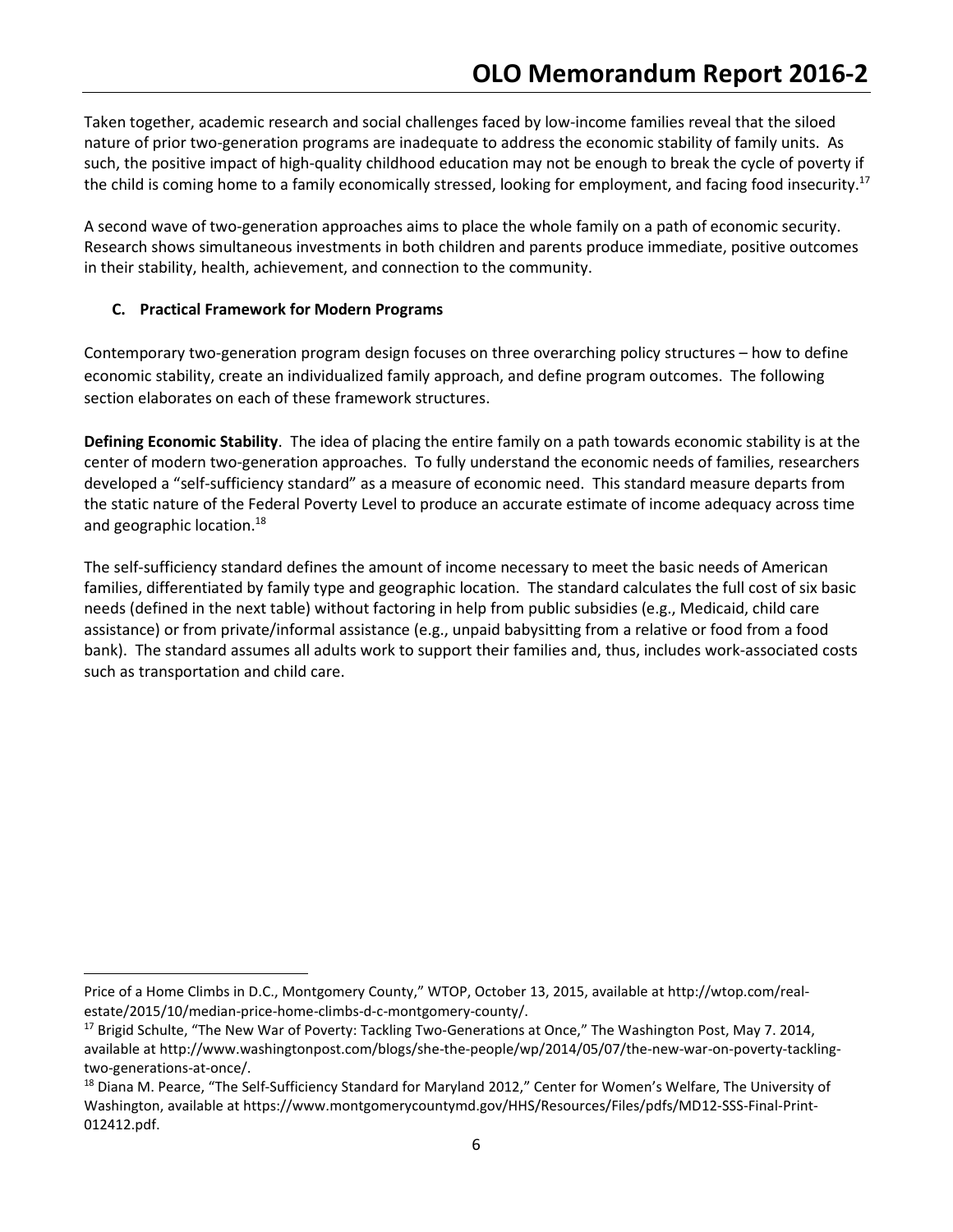### Self-Sufficiency Cost Indicators

| <b>Cost Indicator</b> | <b>Measurement</b>                                                                                                                                                                                                                              |  |
|-----------------------|-------------------------------------------------------------------------------------------------------------------------------------------------------------------------------------------------------------------------------------------------|--|
| <b>Housing</b>        | Rent and utilities, excludes cable and phone payments.                                                                                                                                                                                          |  |
| <b>Child Care</b>     | Full-time family daycare for infants, full-time center care for preschoolers, and before- and<br>after-care for school-age children.                                                                                                            |  |
| Food                  | Food for home preparation, excludes take-out or restaurant meals.                                                                                                                                                                               |  |
| Transportation        | Cost of owning a car per adult or the cost of public transportation when adequate. Car or<br>public transit based on cost to commute to and from work and for weekly shopping trips.                                                            |  |
| <b>Health Care</b>    | Employer-sponsored health insurance costs and out-of-pocket expenses.                                                                                                                                                                           |  |
| <b>Taxes</b>          | Federal, state, and local income tax and tax credits, payroll taxes, and state and local sales tax.                                                                                                                                             |  |
| <b>Miscellaneous</b>  | Clothing, shoes, paper products, diapers, nonprescription medicines, cleaning products,<br>household items, personal items, and telephone service (excludes student loan repayment,<br>internet costs, savings, recreation, and entertainment). |  |

Most recently in 2012, the Center for Women's Welfare at the University of Washington in collaboration with the Maryland Community Action Partnership calculated the self-sufficiency standard for all Maryland counties. In Montgomery County a single adult with one preschooler and one school-age child would need an annual income of \$77,933 (\$36.90 per hour) to be economically self-sufficient. For a two adult household, each parent would need to earn \$19.62 per hour (\$82,877 combined annually) to be economically self-sufficient.<sup>19</sup>

## Montgomery County 2012 Self-Sufficiency Standard

| Family                                       | <b>Self-Sufficiency Hourly Wage</b> | <b>Self-Sufficiency Annual Wage</b> | % Above Federal Poverty Level (2011) |
|----------------------------------------------|-------------------------------------|-------------------------------------|--------------------------------------|
| Adult + Preschooler +<br>School-Age Child    | \$36.90 per hour                    | \$77,933                            | 421%                                 |
| 2 Adults + Preschooler<br>+ School-Age Child | \$19.62 per hour per Adult          | \$82,877                            | 371%                                 |

Compared to other large metropolitan areas, to cover basic needs – the single adult family would need to earn \$6 more per hour than the same family living in New York City (\$30.97 per hour) and over \$5 more per hour than the same family living in Los Angeles (\$31.02 per hour). Similarly, the two adult family would need to earn \$6 more per hour than the same family living in New York City (\$33.30 per hour) and \$4 more than the same family living in Los Angeles (\$34.48 per hour).<sup>20</sup>

The self-sufficiency standard sets a target at which a family would be able to move off public and private assistance. With many families experiencing shrinking wages and growing costs, policy makers use two different approaches to close the income adequacy gap – a reduction in costs or an increase in income.

Reduction in Costs. Work supports (e.g., child care assistance, health care, and food and housing assistance) can help families meet basic needs without having to choose between needs. Work supports help families maintain employment and, as parents transition from low-wage employment to a job paying self-sufficient wages, work supports help close the gap between actual wages and the actual cost to meet basic needs.

<sup>19</sup> The Self-Sufficiency Standard for Maryland 2012, p. 64.

<sup>&</sup>lt;sup>20</sup> Center for Women's Welfare, "Find the Self-Sufficiency Standard for Your State," available at http://www.selfsufficiencystandard.org/pubs.html.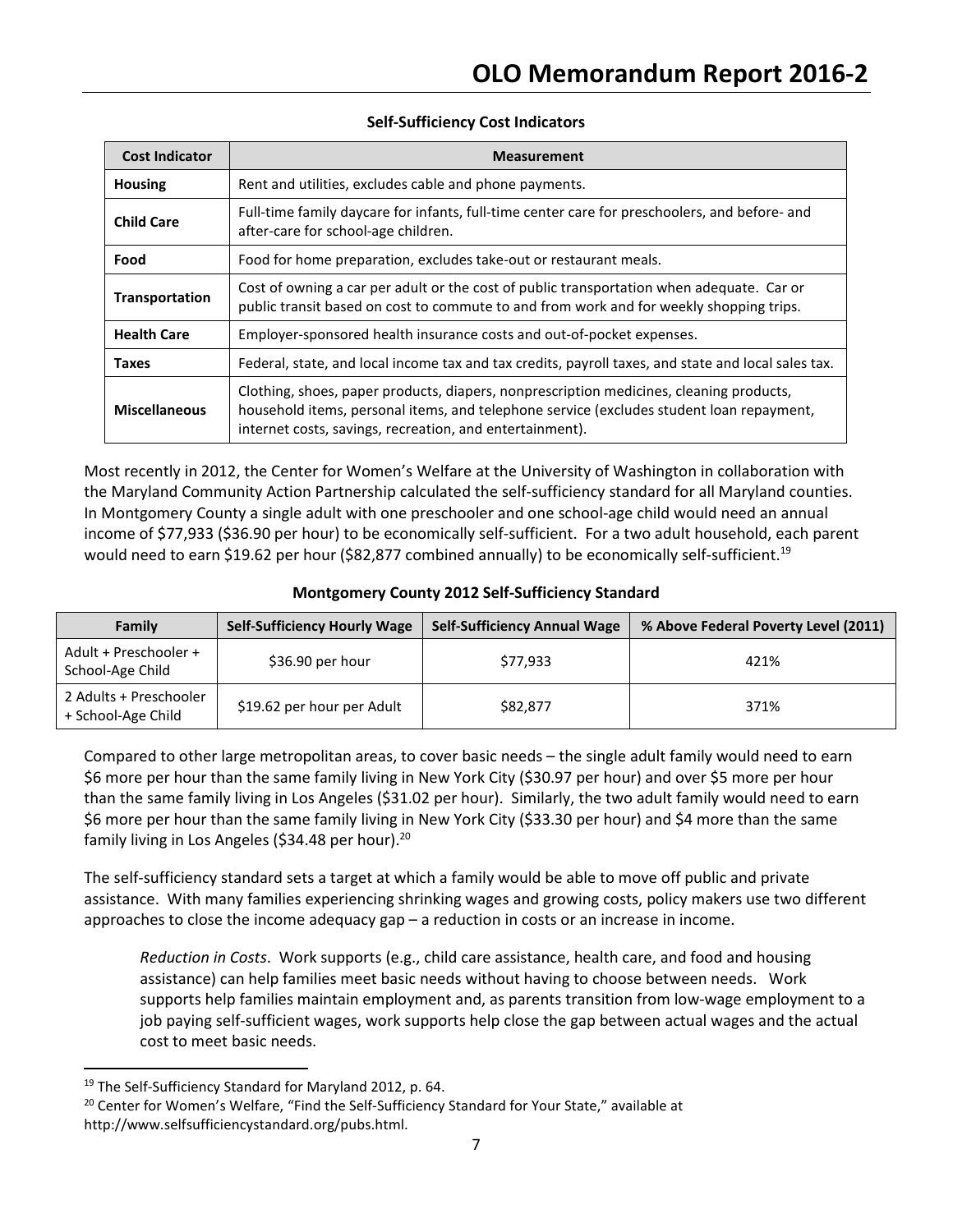Increase in Income. Fully closing the wage gap and achieving long-term self-sufficiency (without public/private assistance) requires increasing job skills and asset building in order to raise workers' income levels. Skill building programs include post-secondary education and training programs, basic adult education, sectoral training and employment programs, and career counseling.<sup>21</sup>

These two approaches are not mutually exclusive, but occur in tandem, especially when addressing intergenerational poverty. For example, parents can receive education and training that leads to a new job while continue to supplement their income with work supports until their wages reach the self-sufficiency level.

While the self-sufficiency standard provides a measure of economic stability, research has shown a negative association in current work support programs where increased income (but below the estimated self-sufficiency wage) leads to a reduction in public/private benefits that help families reduce costs. Current work support programs are structured so that benefits either are completely terminated when a family reaches the eligibility limit (known as the Cliff Effect) or gradually reduced as income increases. Some work supports have both elements – such as a gradual increase in co-payments for subsidized child care as income increases with a termination of benefits when the family reaches the income eligibility limit.

The end result for low-income families is that increased costs erode increased wages, thus not improving a family's financial position.

In designing approaches to intergenerational poverty, researchers recommend that public benefit programs reward progress in the workforce and ensure adequate family resources. This may include phased benefits to avoid steep cliffs, raising eligibility limits, increasing the share of eligible families, and coordinating between programs to ensure that families receiving multiple benefits don't lose them based on small increase in earnings.

Individualized Family Approach. Utilizing the self-sufficiency standard, researchers and policymakers can pinpoint cost stressors for each family experiencing poverty. One framework example of an individualized family approach is the Crittenton Women's Union Bridge to Self-Sufficiency Model.

The Crittenton Women's Union's (CWU) roadmap is based on research indicating that moving out of poverty is no longer as simple as finding employment, but rather involves a complex process of interweaving sectoral training, executive function skill development, and obtaining self-sufficient wages. According to CWU, to obtain economic independence, low-income families need strong strategic thinking skills to set career goals and optimize outcomes. CWU identified five pillars to the Bridge to Self-Sufficiency: family stability, well-being, education and training, financial management, and employment and career management.<sup>22</sup>

-

<sup>&</sup>lt;sup>21</sup> The Self-Sufficiency Standard for Maryland 2012, pp. 18-19, 25.

<sup>&</sup>lt;sup>22</sup> Crittenton Women's Union, "Using Brain Science to Design New Pathways Out of Poverty." See also http://www.liveworkthrive.org/research\_and\_tools/bridge\_to\_self\_sufficiency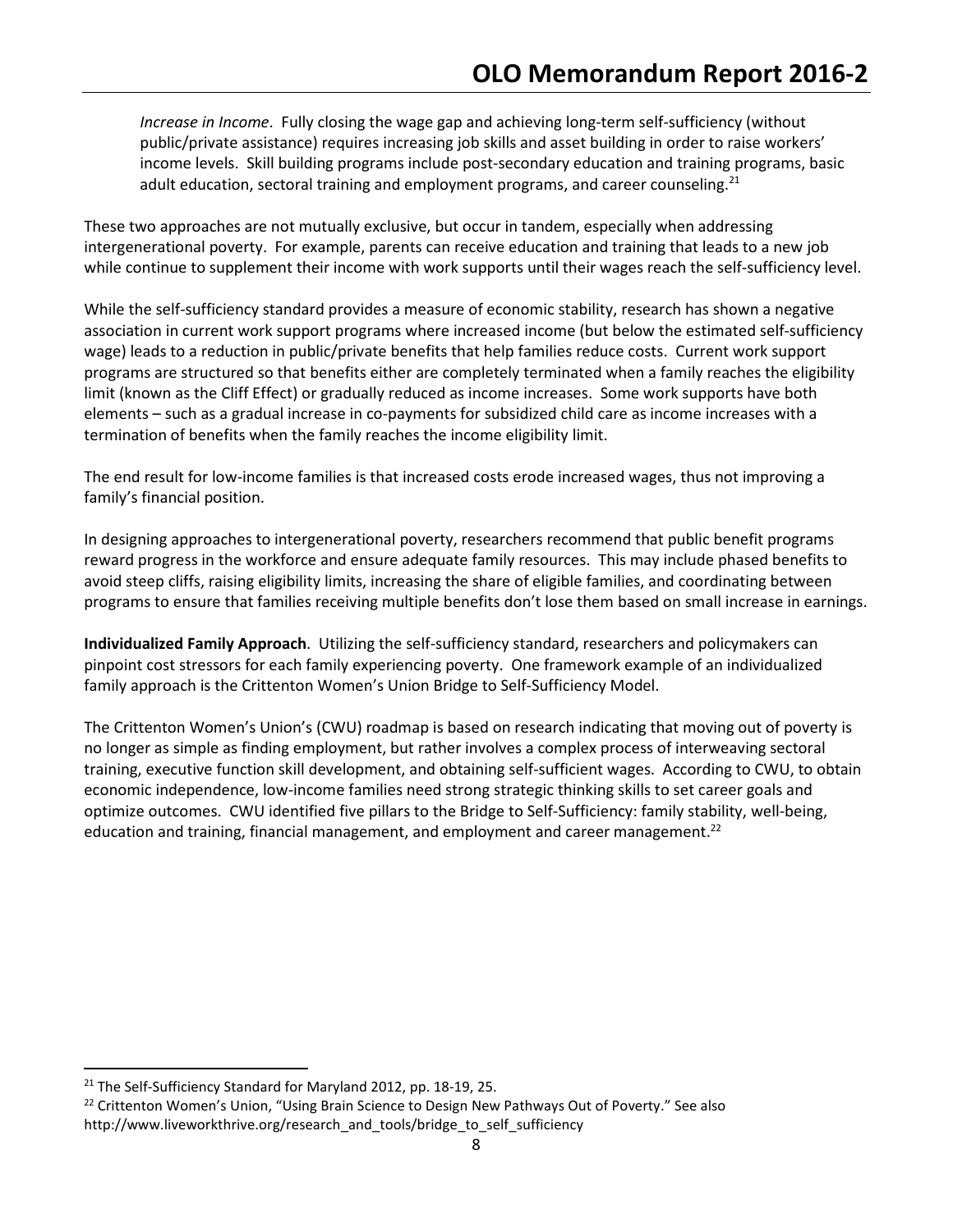

# Crittenton Women's Union Bridge to Self-Sufficiency

Research conducted by CWU has shown that families experiencing deficits in any one of the bridge pillars are unlikely to reach and maintain economic independence. The five pillars are mutually connected and reinforcing – failure or even unusual strength in one pillar can cause weakness in other pillars.

CWU uses mentoring to help individuals span the five pillars. CWU's mentoring program is based on the assumption that individuals engaged in optimizing outcomes across all five pillars will experience greater economic success than if they address one pillar at a time. The roadmap allows mentors to address families individually, identify families' personal barriers to success, and tailor a unique intergenerational approach for each family.

Identifying Two-Generation Program Outcomes. Integrating research theories, definitions of economic stability, and identification of individual family challenges, modern two-generation approaches are formed around a theory of change. Researchers at the University of Texas – Austin posit that the combination of high quality early childhood education (PreK –  $3^{rd}$  Grade); sectoral, cohort-based job training leading to high-skill/high-wage employment; and supplemental wrap-around family and peer support services will lead to long-term academic and economic success for low-income families.<sup>23</sup> Researchers have outlined a framework that defines a range of short-, mid- , and long-term outcomes for parents and children involved in two-generation programs, with expected outcomes reinforcing each other. The chart on the following page depicts the framework.

-

<sup>&</sup>lt;sup>23</sup> Dual-Generation Strategy Initiative, "Dual-Generation Strategy Overview: Research Brief," February 2012, Foundation for Child Development, Ray Marshall Center for the Study of Human Resources, University of Texas at Austin, Lyndon B. Johnson School of Public Affairs.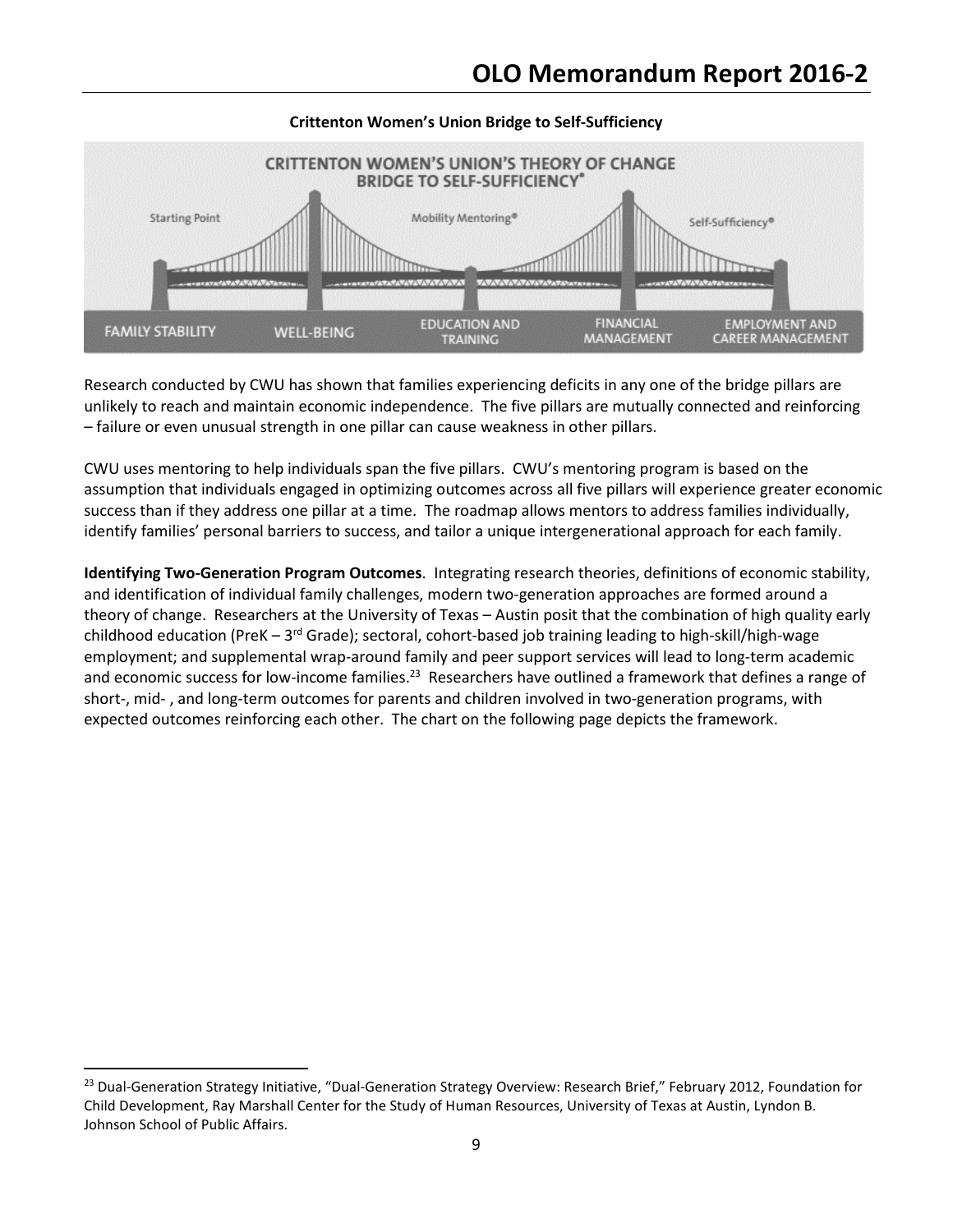

#### Change Theory Framework

The above framework suggests a cause and effect relationship: more education for parents leads to better employment opportunities, an increase in financial stability, less stress, and more effective parenting. Children living in this environment may have better role models, higher education expectations, and more motivation.

One concern with this framework is that simultaneous advancements for both children and parents may lead to possible negative outcomes. Demands of employment, school, and child-rearing may increase parental stress and decrease family time, both of which may affect family functioning, parenting, and child development. However, contemporary two-generation approaches aim to reduce possible negative effects by offering more intensive, focused programming that is coordinated to remove service barriers and program gaps.

### II. Modern Two-Generation Approaches to Poverty

Current two-generation programs are found along a continuum. The next graphic illustrates the historical progression of two-generation programs, which began with siloed, single-generation programming and moved towards a whole family approach. Along the way, both child- and parent-focused programs develop enhanced and interconnected services, building an approach to place the whole family on a path to economic security.

This section summarizes several key program components on the two-generation continuum and describes four two-generation programs currently providing services in the United States.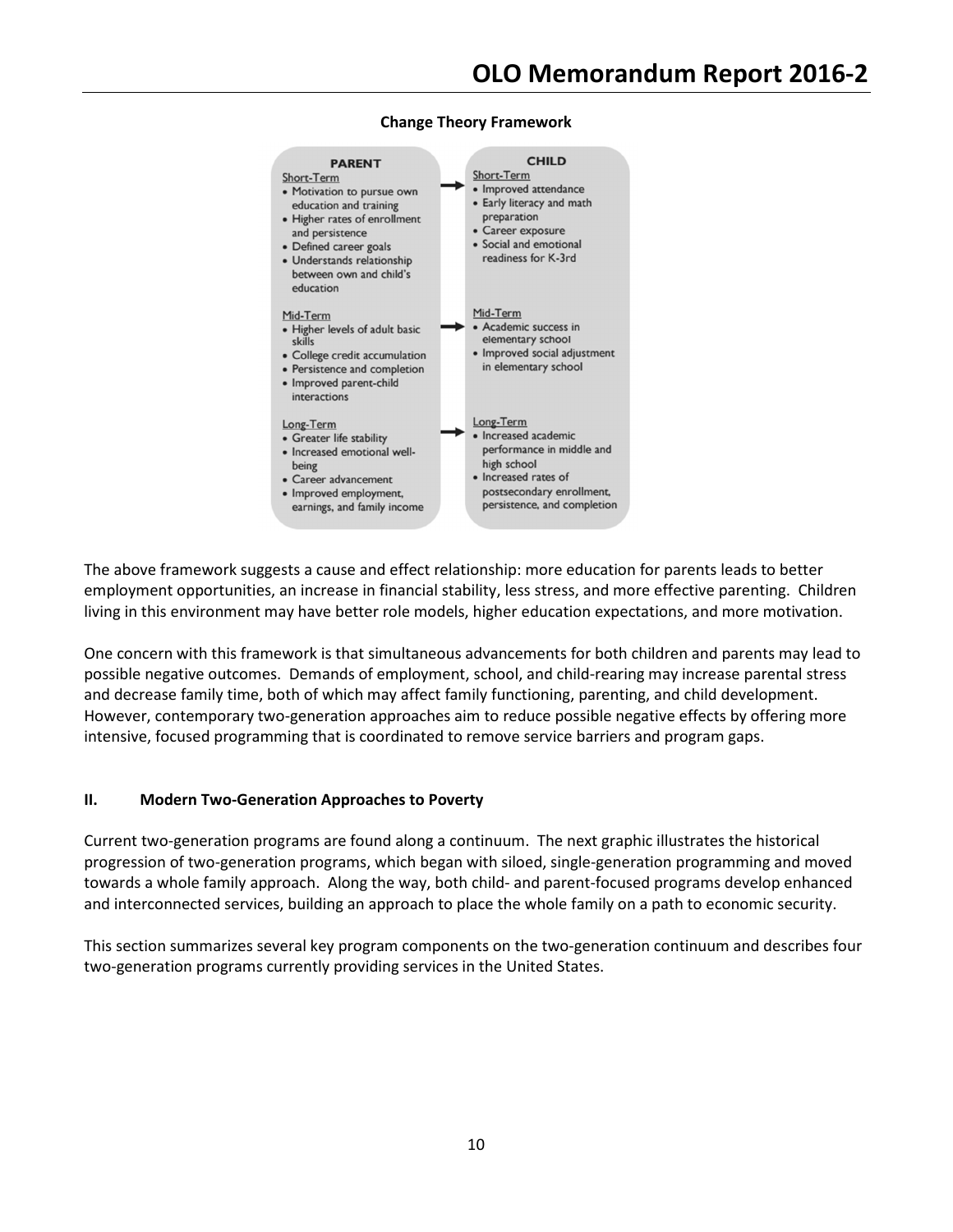

### A. Components of Modern Two-Generation Programs

The Aspen Institute, a non-partisan educational and policy studies organization based in Washington, DC, formed "Ascend," a policy program using research to develop two-generation program design. Ascend currently is developing best practices, creating a national network of two-generation programs and leaders, and establishing grant funding opportunities. Ascend identified five components of modern two-generation programs, including early childhood education, postsecondary education, social capital, economic supports, and health and well-being.

Early Childhood Education. Research has shown that investments in high-quality early childhood education yield a seven to 10 percent return on investment, increase school and career achievement, and reduce social costs. High-quality early childhood education programs have emotionally supportive child-teacher interactions, effective behavior management strategies, and classroom activities that promote student engagement. These programs have smaller class sizes and are led by teachers with strong educational qualifications.<sup>24</sup> Current programs available for possible integration of a two-generation program include Child-Parent Resource Centers, Head Start, and universal PreK programs.

Postsecondary and Employment Pathways. Parent education programs focus on local partnerships between private employers and colleges to develop career pathways that lead to high wage employment. Potential services include connections to community colleges, childcare centers, peer support, career coaching, and enhanced student services.

Social Capital. Enhanced formation of formal and informal networks build economic security. Networks can include career coaches, cohort models, case managers, family and friends, community organizations, student and workplace contacts, leadership programs, and family engagement.

Economic Supports. Financial tools and asset-building strategies are designed to help low-income families move ahead economically and pursue education and career pathways. Supports may include housing, transportation, financial education, tax credits, student financial aid, and food assistance. Highlighting the benefits of increased economic security, research shows that low- to moderate-income children with college savings between \$1 and \$499 are three times more likely to attend college and four times more likely to graduate from college.

 $\overline{\phantom{0}}$ 

<sup>&</sup>lt;sup>24</sup> Ascend, The Aspen Institute, "Two-Generation Playbook," January 2014, available at http://ascend.aspeninstitute.org/resources/two-generation-playbook, pp. 3-6.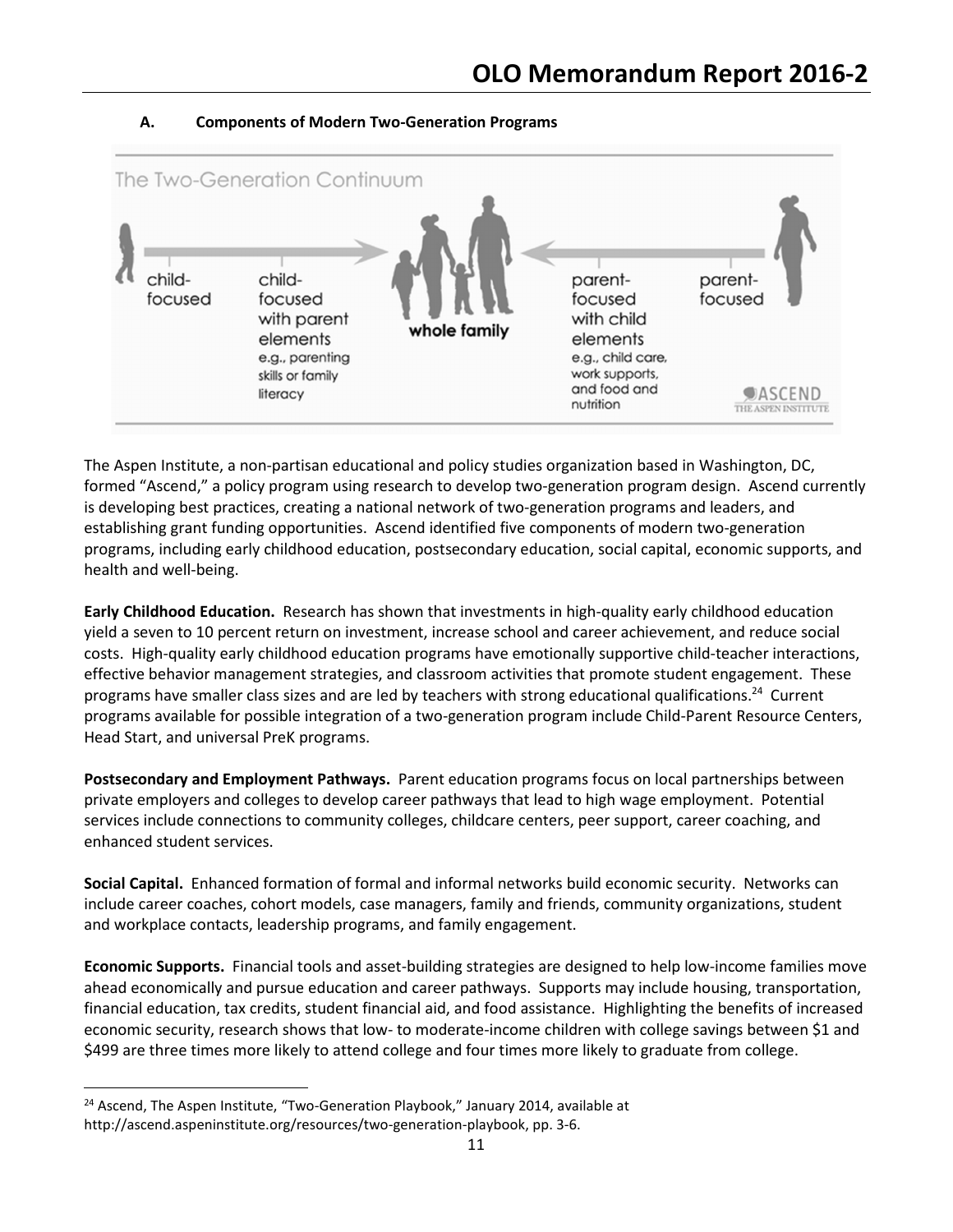Health and Well-Being. Because physical and mental health have an impact on a family's ability to succeed, health and well-being (including mental health) are emerging components of two-generation programs, including mental health supports, prevention of toxic stress, and access to health insurance.<sup>25</sup>

Emerging two-generation programs incorporate these five components into program design and implementation.

### B. Examples of Two-Generation Programs

Working to incorporate the frameworks and key program components, modern two-generation programs typically have four types of program structures that fit along the two-generation program continuum:

- Adding education and job training programs to early childhood programs;
- Adding early childhood programs to education and workforce training programs;
- Merging separate parent and child programs within existing organizations; and
- Establish residentially-based parent and child educational programs at college campuses or public/ mixed-income housing.

This section summarizes four programs – one representing each of the two-generation program approaches – describing the program's approach to two-generation strategies, targeted audiences, and service offerings. Each organization described is a partner in the Ascend Network.

|   | <b>Program Type</b>                                           | <b>Program Example</b>                                                        |
|---|---------------------------------------------------------------|-------------------------------------------------------------------------------|
|   | Adult Programs Added to Child-Focused Programs                | Community Action Project (CAP) Tulsa, Oklahoma                                |
|   | Child Programs Added to Adult-Focused Programs                | Northern Virginia, Hostos (CUNY), and Miami Dade<br><b>Community Colleges</b> |
|   | Adult and Child Programs in Different Organizations<br>Merged | The Annie E. Casey Foundation Atlanta Partnership                             |
| 4 | Adult and Child Programs as Residential Programs              | Keys to Degrees Program at Endicott College                                   |

## 1. Adult Programs Added to Child-Focused Programs Community Action Project, Tulsa, OK

The Community Action Project of Tulsa County, Oklahoma (CAP Tulsa) focuses on early childhood education and economic security for families. Since 1998, CAP Tulsa has operated as the Head Start program grantee for the majority of Tulsa County and as the Early Head Start grantee since 2000. CAP Tulsa's two-generation approach began in 2009 as a means to integrate high-quality early childhood education programs with evidence-based education, workforce development, and parenting programs for parents.<sup>26</sup>

Early Childhood Education Program. CAP Tulsa provides intensive early childhood education in 13 centers (140 classrooms) in three school districts within Tulsa County. Program teachers have bachelor's degrees and teach in programs defined by high-quality teacher-child interactions. (External observers from the University of

 $25$  Ibid.

<sup>&</sup>lt;sup>26</sup> Ascend The Aspen Institute, "Two Generations. One Future. An Anthology from the Ascend Fellowship," available at http://ascend.aspeninstitute.org/resources/c/ascend-publications, pp. 107 –18.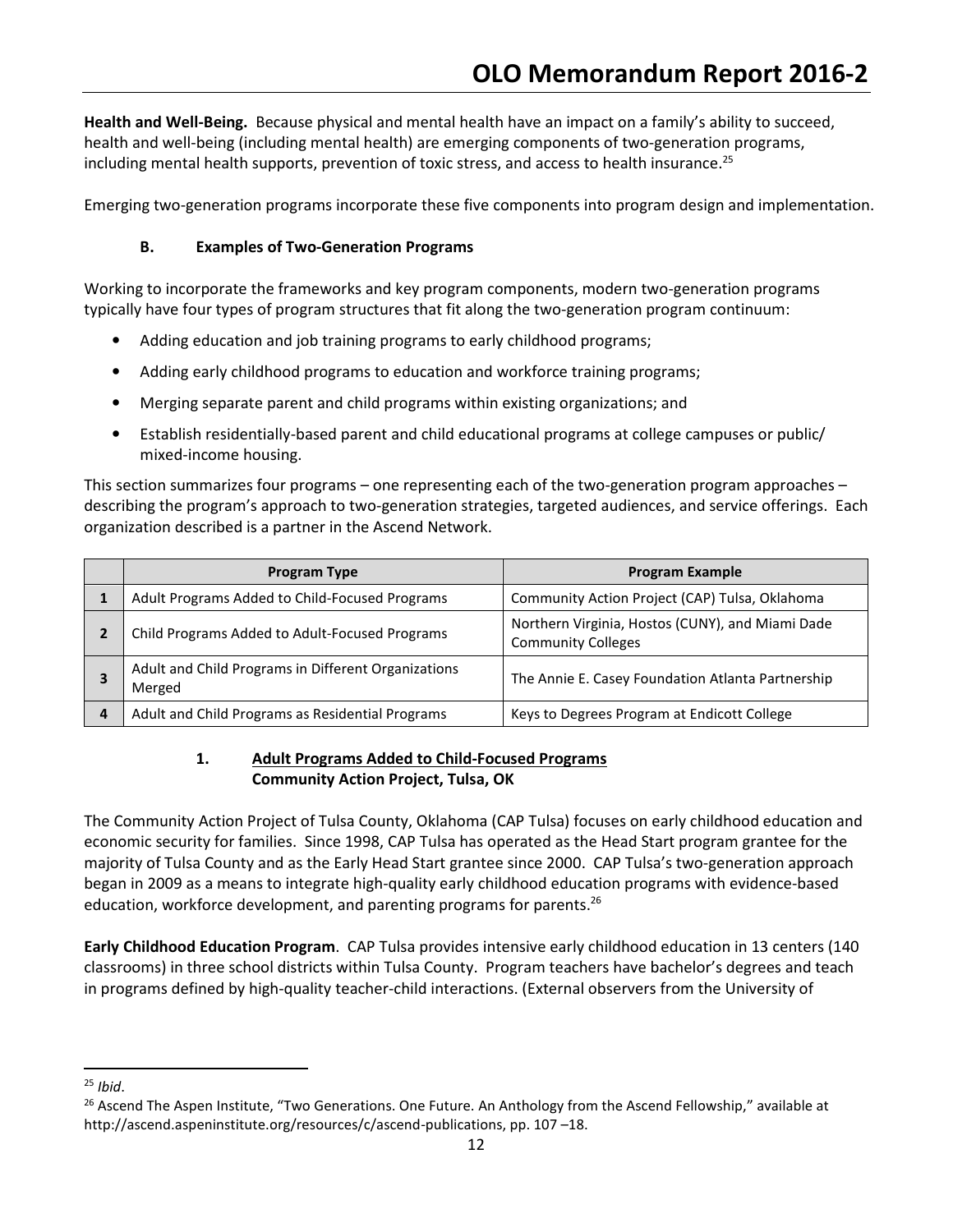Oklahoma perform biannual teacher evaluations based on the Classroom Assessment Scoring System).<sup>27</sup> Eligible CAP Tulsa early childhood education sites are accredited by The National Association for the Education of Young Children (NAYCE). In collaboration with local school districts, social service agencies, and healthcare practitioners, CAP Tulsa provides services (i.e., mental health care, nutrition assistance, and crisis intervention) to address the needs of children aged 0-5 from low-income families.

CareerAdvance. CareerAdvance is a work-readiness program that combines adult education courses and training services into a single program with defined career pathways. Parents are recruited into CareerAdvance by CAP Tulsa staff. Based on academic and skill level, participants are placed in one of four programs: English as a Second Language, Skill Ready ( $6th$ -8<sup>th</sup> grade), College Bound ( $9th$ -12<sup>th</sup> grade), and Career Bound (acceptance into college-level certificate or education program).

CAP Tulsa engages CareerAdvance participants through six academic program components:

- Community partnerships with local providers (Union Public Schools, Tulsa Community College, and Tulsa Technology Center) to provide adult basic education and occupational training.
- Sector-based and employer driven career training in the health care, health information technology, and pharmacy technician fields. Career fields were selected based on the local economy. Participants exit the program with an industry-recognized credential allowing for higher wages and career advancement opportunities. Through grant funding, participants receive free or reduced tuition, books, and medical supplies, in addition to childcare and transportation support. Program staff have also been able to purchase an entire class of seats for CareerAdvance participants, allowing them to take a course together and build relationships.<sup>28</sup>
- Individualized career coaching helps program participants develop a career advancement plan.
- Support networks are comprised of program peers and family members. Program peers meet in weekly sessions with career coaches that provide opportunities for personal and professional skill development (i.e., interviewing, resume writing, and study skills) and social capital building.
- Family Supports include required services offered through Head Start and Early Head Start. Additionally, a subset of CAP Tulsa employees are trained to work with CareerAdvance participants, linking them with services including mental health resources and temporary financial supports (i.e. bus passes).
- Participation and performance incentives range from \$75 to \$200 per month, depending on participants' pathway. CAP Tulsa has found that the incentives promote persistence and course credit attainment.<sup>29</sup>

A grant from Tulsa's George Kaiser Family Foundation funded a pilot program of the adult education component from 2008-2010. Since then the program has been supported by the Health Professionals Opportunities Grant (HPOG) program at the U.S. Department of Health and Human Services. The federal grant allowed the program to expand its career paths and provide different credentials that were more attractive to participants.<sup>30</sup>

 $\overline{a}$ 

<sup>27</sup> CAP Tulsa, "The Evolution of the CareerAdvance Program in Tulsa, Oklahoma," http://captulsa.org/wp/wpcontent/uploads/2012/12/RMC\_Evolution-of-Career-Advance\_10-31-2012.pdf. See also CAP Tulsa website at http://captulsa.org/families/early-childhood-education

<sup>&</sup>lt;sup>28</sup> Interview with Monica Barczak, Director of CAP Tulsa's Innovation Lab, August 31, 2015.

 $29$  "Two Generations. One Future. An Anthology from the Ascend Fellowship," p. 111.

<sup>&</sup>lt;sup>30</sup> Interview with Monica Barczak, Director of CAP Tulsa's Innovation Lab, August 31, 2015.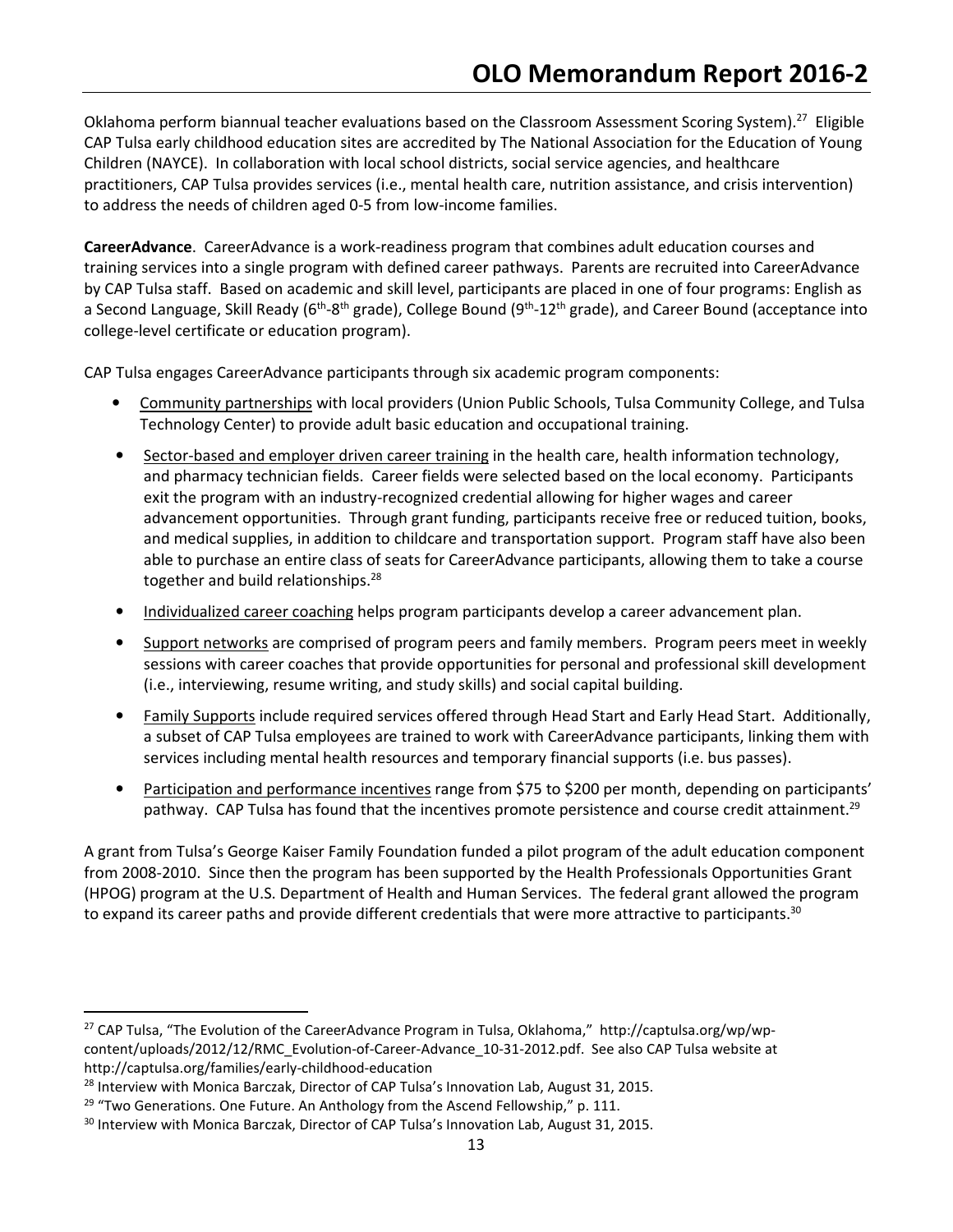Data Driven Program Development and Evaluation. CareerAdvance program implementation, pilot, and expansion were driven by CAP Tulsa's Innovation Lab.<sup>31</sup> The Lab has an "evidence-oriented" culture dedicated to empirical evidence testing and incubation of new data-driven program offerings and the Lab has lead CAP Tulsa's participation in national and localized program evaluation studies, including two five-year studies of CAP Tulsa's two-generation approach – one examining family advancement and one examining life quality/well-being.<sup>32</sup>

Innovation Lab staff also lead research-driven initiatives that work across the agency to strengthen program offerings and training staff on two-generation approaches, including:

- Parents as Partners. CAP Tulsa staff and partnering agencies collaborate to determine how to best engage parents. Based on results, CAP Tulsa launched a tool called the Family Success Plan, which allows each family to have guided conversations with support specialists and map specific family goals.
- Risk to Ready. CAP Tulsa and public school partners are measuring kindergarten readiness in Tulsa County. A mapping tool helps community leaders understand the capabilities of at-risk or ready-forschool children, including language development and socio-emotional and physical well-being.
- Healthy Women, Healthy Futures. In collaboration with the University of Oklahoma College of Nursing, this program improves the pre-pregnancy health of mothers through comprehensive screenings, individualized coaching, and classes at CAP Tulsa early childhood education centers.
- Social Networks. The Innovation Lab conducted a study on how social networks can increase the likelihood of achieving one's goals, finding that the child's classroom helps build important parentparent social connections. The study results helped pilot a parent recruitment program and book club.
	- 2. Child Programs Added to Adult-Focused Programs Northern Virginia Community College, VA Eugenio Maria de Hostos Community College, Bronx, NY Miami Dade College – Single Stop USA, Miami, FL

# Northern Virginia Community College

 $\overline{a}$ 

Northern Virginia Community College's (NOVA) College Pathways Initiative serves three different cohorts of students, including students and families in pre-kindergarten through eleventh grade, traditional students from twelfth grade through completion of a baccalaureate program, and non-traditional students.<sup>33</sup>

In Fall 2012, NOVA started a two-generation approach within it College Pathways Initiative by establishing partnerships with local childcare centers and home-based childcare providers to support post-secondary education of both lower-income staff and student-parents. This effort is funded through a grant with the Washington Area Women's Foundation.

Through the grant, NOVA is developing programming to help parents engage in conversations with their kids about attending college. Programming includes take home materials (i.e., books), role playing different careers, and creating a coloring/activity book to begin conversations about future career options. Through childcare center partnerships, NOVA refers student-parents to centers that may have openings or encourages career paths where child care might be available (i.e., early childhood education).<sup>34</sup>

<sup>31</sup> CAP Tulsa, Innovation Lab website available at http://captulsa.org/innovation-lab/.

<sup>&</sup>lt;sup>32</sup> "Two Generations. One Future. An Anthology from the Ascend Fellowship," pp. 116-17.

<sup>&</sup>lt;sup>33</sup> Washington Area Women's Foundation, Grantee Partners, available at http://thewomensfoundation.org/grantee-partners/.

<sup>&</sup>lt;sup>34</sup> Interview with Gregory Bacourt, Grant Project Administrator, NOVA College Pathways Initiative.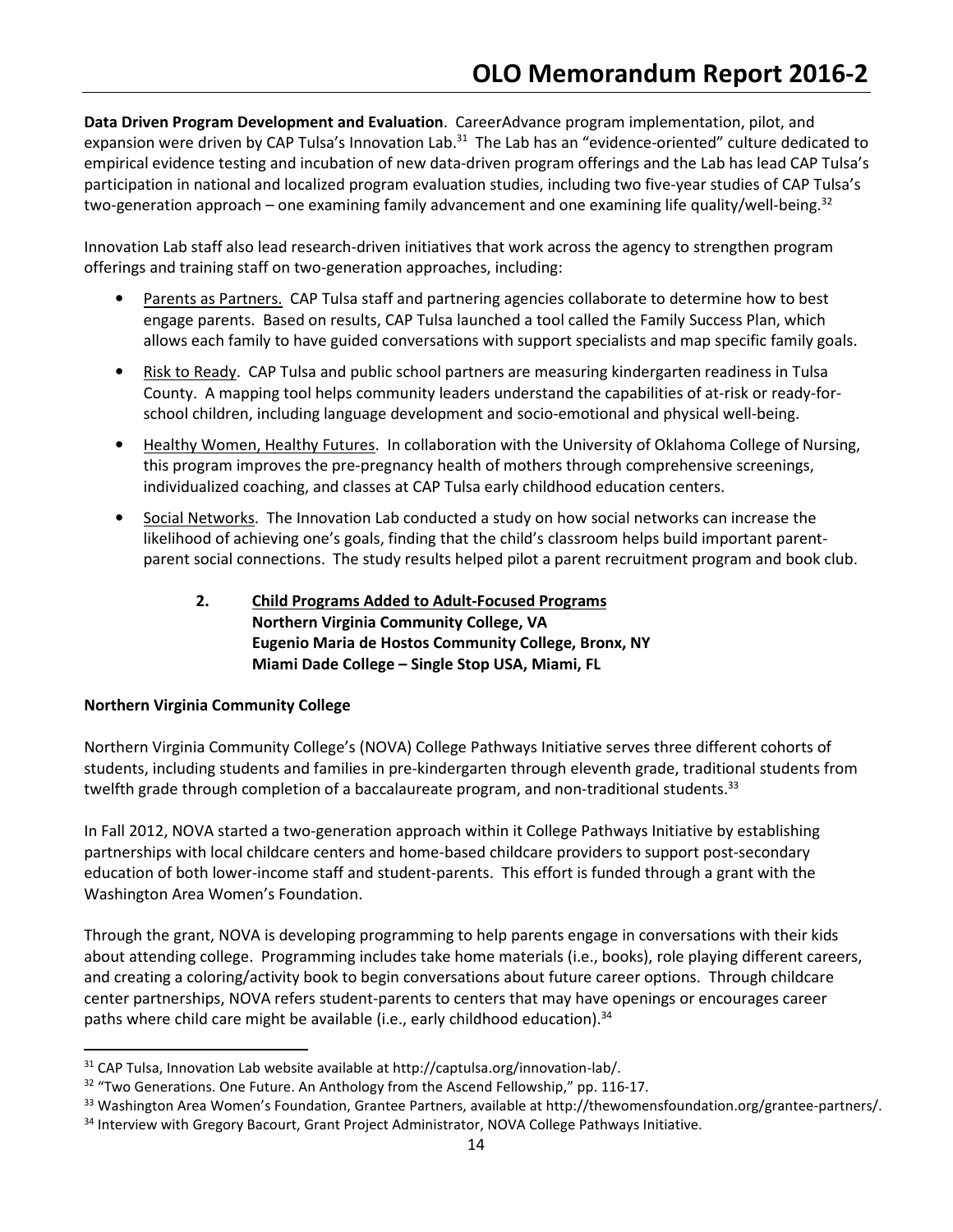# Eugenio Maria de Hostos Community College

In 2014 Hostos Community College started the College's first "Two-Generation Student Retention and Degree Acceleration Program" with a \$50,000 grant from the Aspen Institute Ascend Fund.<sup>35</sup> Student-parents accelerated their post-secondary degree by enrolling in one seven-week summer course, while simultaneously enrolling up to two children in Hostos' College for Kids Summer Academy, all of which was free of charge. The program kept student-parents connected to campus support services and provided MetroCards to cover transportation costs.<sup>36</sup>

The program was designed to increase student retention rates for fall semester classes. Ninety-three percent of the students from the program's first cohort returned for fall semester courses. Children enrolled in the Kids Summer Academy received high-quality enrichment and educational programming, which helped diminish the effects of the "summer slide" when they return to school in the fall.

## Miami Dade College – Single Stop USA

l

Miami Dade College, in partnership with Single Stop USA (a national non-profit), offers students on campus public benefits screenings. Using technology, staff help students apply for benefits and then follow-up with to ensure that students receive the benefits. All services are provided free of charge to enrolled students. Staff also provide free financial counseling, legal referrals, and tax preparation services. $37$ 

Since 2012, Single Stop USA has partnered with 18 colleges in seven states to help increase community college retention and graduation rates. By providing coaching and case management services, students are able to overcome barriers (e.g., housing, transportation, child care) many of which impact the student's ability to proceed with postsecondary education.<sup>38</sup>

# 3. Adult and Child Programs Merged within Existing Organizations The Atlanta Civic Partnership – The Annie Casey Foundation, Atlanta, GA

In 2001, the Annie E. Casey Foundation formed a partnership with Atlanta Public Schools, Sheltering Arms Early Learning and Resource Center, and the Center for Working Families to establish the Atlantic Civic Site Dunbar Learning Complex. The Dunbar Learning Complex, located with an elementary school, incorporates education, family economic success, and neighborhood transformation.<sup>39</sup> The programs at the center provide resources to residents of five Atlanta neighborhoods (Neighborhood Planning Unit Number 5 (NPU-V)) and because all services are combined at one site, children can matriculate from the early learning center to the elementary school and follow a continuous Pre-K through third grade curriculum, while their parents receive workforce service.

<sup>35</sup> "Hostos Two-Generation Program Blooms into Something Special for Student-Parents," August 11, 2015, available at http://www.hostos.cuny.edu/Home-Page-Content/News/Hostos-Two-Generation-Program-Blooms-Into-Somethin.

<sup>&</sup>lt;sup>36</sup> "Support the Hostos Two-Generation Retention and Degree Acceleration Program and You Will Help a Student-Parent and their Child," May 4, 2015, available at http://www.hostos.cuny.edu/Home-Page-Content/News/Support-The-Hostos-Two-Generation-Student-Retentio.

<sup>&</sup>lt;sup>37</sup> Miami Dade College, "Single Stop at Miami Dade College," available at http://www.mdc.edu/main/singlestop/.

<sup>38</sup> Single Stop USA, available at http://singlestopusa.org/#impact-section.

<sup>&</sup>lt;sup>39</sup> The Annie E. Casey Foundation, "Community Building to Drive Change: Strategies for the Atlantic Civic Site," April 2014, available at http://www.aecf.org/resources/community-building-to-drive-change/.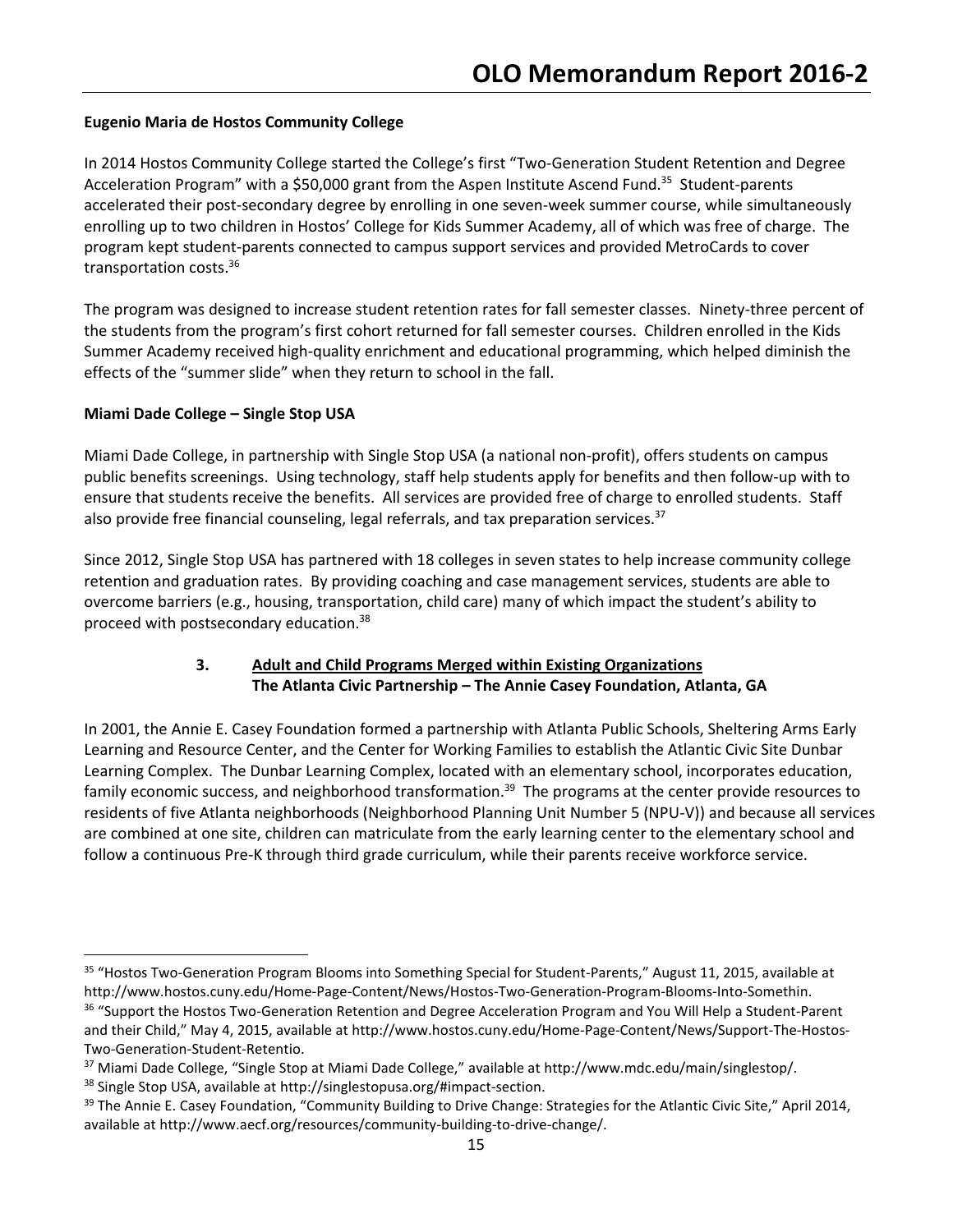Sheltering Arms Early Learning and Resource Center. Sheltering Arms operates 15 early childhood learning centers in the Atlanta metro, including the Atlantic Civic Site Dunbar Learning Complex described above.<sup>40</sup> Sheltering Arms serves children age six weeks through four years and offers family services (e.g., caregiving resources, parent engagement, education programming). The organization works closely with Atlanta Public Schools and Dunbar Elementary School, co-located with the Center, to align curricula, standards, and assessments to keep children on track for reading proficiency by the end of third grade (a predictor of long term success). Sheltering Arms and elementary teachers receive joint training and help children transition from PreK to school by offering opportunities to meet teachers, visit classrooms, and enroll in a summer camp for rising kindergarteners.

Center for Working Families, Inc. The Center for Working Families is a community-based non-profit that helps residents achieve financial stability by providing comprehensive education and workforce development services, career coaching, and leadership training.<sup>41</sup> About eighty percent of the children enrolled at Sheltering Arms have parents at the Center and spaces at Sheltering Arms are reserved for parents participating in Center program with the cost of childcare waived. Each family works with a Family Coach to identify services and interventions to help the family thrive and support from community organizations, including the United Way of Metropolitan Atlanta, lets the Center bundle services for families.<sup>42</sup> The Center promotes three pathways:

- Moving to Work provides training and supports to unemployed or underemployed adults to achieve employment that has family-sustainable wages and benefits. Programs include an employment boot camp (after completion, participants are paired with a career coach), workforce literacy skills in partnership with the Georgia Piedmont Technical College, and computer training.
- Moving to Wealth helps residents make ends meet by income-enhancing and assets-building services to help families move toward economic stability and homeownership. The Center has helped connect more than 7,000 residents with public benefits.
- Moving to Entrepreneurship helps residents start their own businesses, providing more employment opportunities and access to goods and services in the neighborhood.

Since its opening in 2005, the Center has placed participants in more than 1,700 jobs and trained more than 450 residents on leadership skills and community development.

# 4. Adult and Child Programs as Residential Programs Keys to Degrees Program at Endicott College, Beverly, MA

Endicott College's Keys to Degrees Program focuses on educating two-generations together by enrolling parents in any of Endicott College's baccalaureate degree programs while enrolling their children in a high-quality early childhood center or area public schools. The Keys to Degrees program began in 1993 and has replicated the program nationally since 2010. At Endicott College, the program houses 10 single parents and their young children, ages six or younger at time of admission. (The program is expected to grow to 20 students by 2017).

The Keys to Degrees Program has nine core components to achieve the education of two-generations at a time, described below. To advance that goal, while student-parents pursue a baccalaureate degree, the Keys to Degrees program pre-screens local child development programs to ensure a high-quality education, including Montessori programs, Creative Curriculum, and centers using blended philosophies. Keys to Degrees also pays the majority of a child's tuition while the family is on the waiting list for state-issued income-eligible childcare

<sup>&</sup>lt;sup>40</sup> Interview with Leah Austin, Senior Associate, The Annie E. Casey Foundation, October 5, 2015.

<sup>41</sup> P. Lindsay Chase-Lansdale and Jeanne Brooks-Gunn, at p. 32.

 $42$  Christopher King, et. al., "Promoting Two-Generation Strategies: A Getting Started Guide for State and Local Policy Makers," p. 5.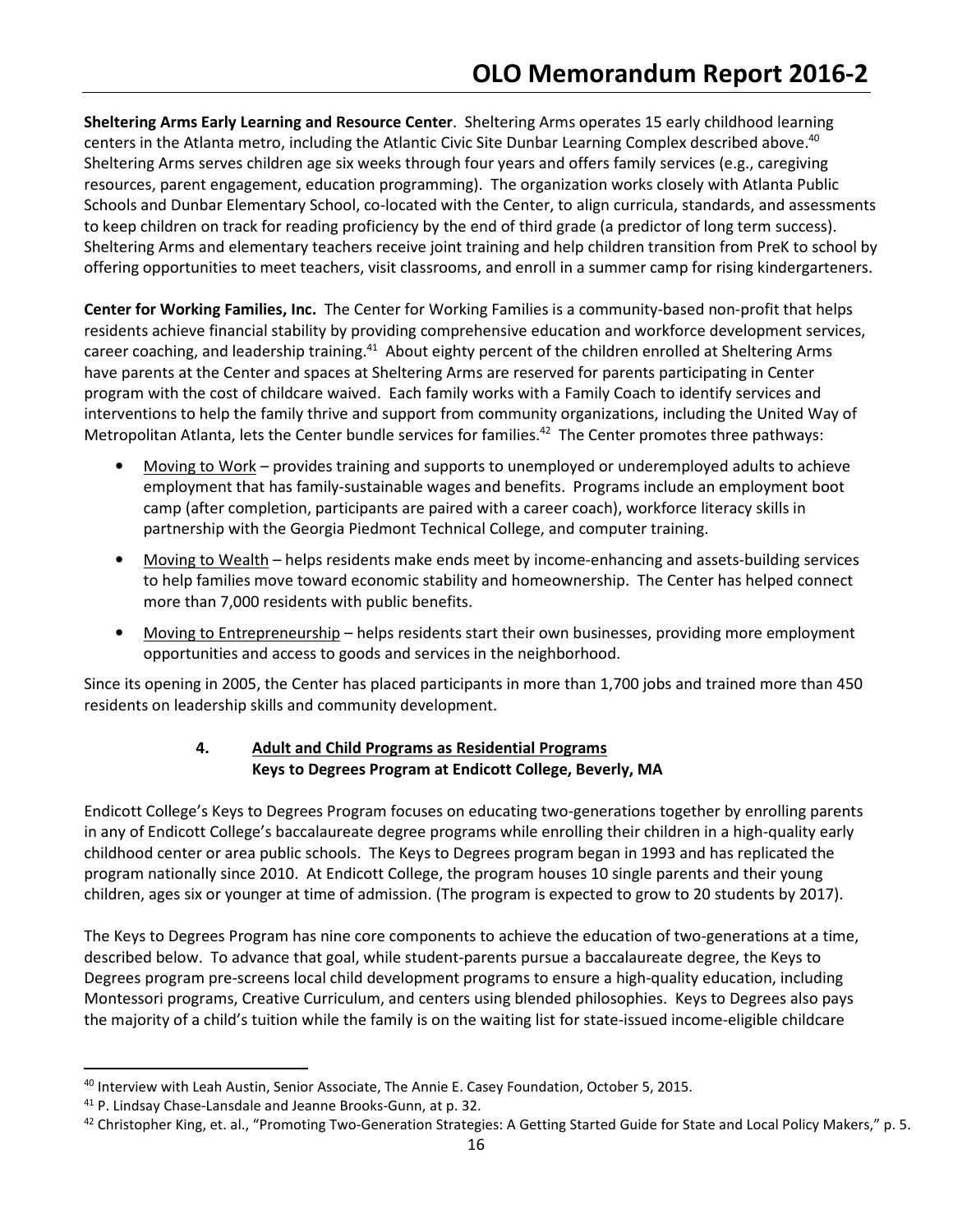assistance voucher.<sup>43</sup> All partnered programs must participate in the voucher program to ensure continuity of care. Babysitting is also available for evening classes or sick care.

The program's core components provide student-parents with numerous on-campus resources, including:

- Safe and Affordable Housing on Campus. Each student and child share a four-bedroom suite housed in a traditional college dormitory with another student and child. Each student and child has a private bedroom, with shared living areas.
- Year-Round Programming. Once accepted into the program, Keys to Degree families live on-campus year-round and attend classes or hold an internship during summer/winter months. An Endicott College-sponsored scholarship covers tuition, fees and housing for winter and summer sessions allowing students to reduce their course work from 15 credits to 12 credits each semester.
- Food Security. Program participants use an on-campus meal plan where children eat free in the dining halls with their parents. Staff also help student-parents receive assistance through SNAP, WIC, and the Free and Reduced-Price School lunch program to help pay for meals outside of the dining hall.
- Monitoring Student Academic Performance. Program staff monitor students' degree progress and progress towards goals. Students can also receive tutoring to help achieve expected goals.
- Assistance with Navigating On-Campus Resources & Community Assistance Supports. Program staff advocate for participants by connecting to campus resources, including career services, health services, scholarships, and public assistance programs.
- Community Building & Support among Students within the Program. By living with other program participants, students build friendships and a support community. Students help each other with babysitting, carpooling, etc. The Keys to Degrees program also hosts programming and family activities.
- Two-Way Mentoring. All program participants participate in mentoring programs with local high schools and service providers to facilitate one-on-one mentoring sessions with Key parents.<sup>44</sup> Keys participants are also connected with a professional mentor either from the community or college.
- Transitional Supports. Program staff help graduates to transition from college to the workplace or graduate school.

Data Driven Program Development and Evaluation. In addition to on-campus program offerings for studentparents, Keys to Degrees is working to assist students nationally through research and program replication. Working with the Program Evaluation and Research Group at Endicott College, staff conduct program evaluations and develop national research partnerships with other colleges to assess the potential to replicate a Keys to Degrees program at other schools.

Staff are using this research to develop tools to guide prospective student-parents and to create a best practices toolkit. For example, staff are working to map, nationwide, all colleges and universities that have family housing to help connect students with locally-based programs within the student's home state. The College also sponsors an annual retreat that introduces student-parents to college life (e.g., classroom and dining hall

<u>.</u>

<sup>&</sup>lt;sup>43</sup> Interview with Autumn Green, Director for the Center for Residential Student Parent Programs & Keys to Degrees National Replication Program, September 9, 2015.

<sup>&</sup>lt;sup>44</sup> Ibid. See also Keys to Degrees, "Core Components of the Keys to Degrees Model," received from Autumn Green, Director for the Center for Residential Student Parent Programs & Keys to Degrees National Replication Program, on September 9, 2015.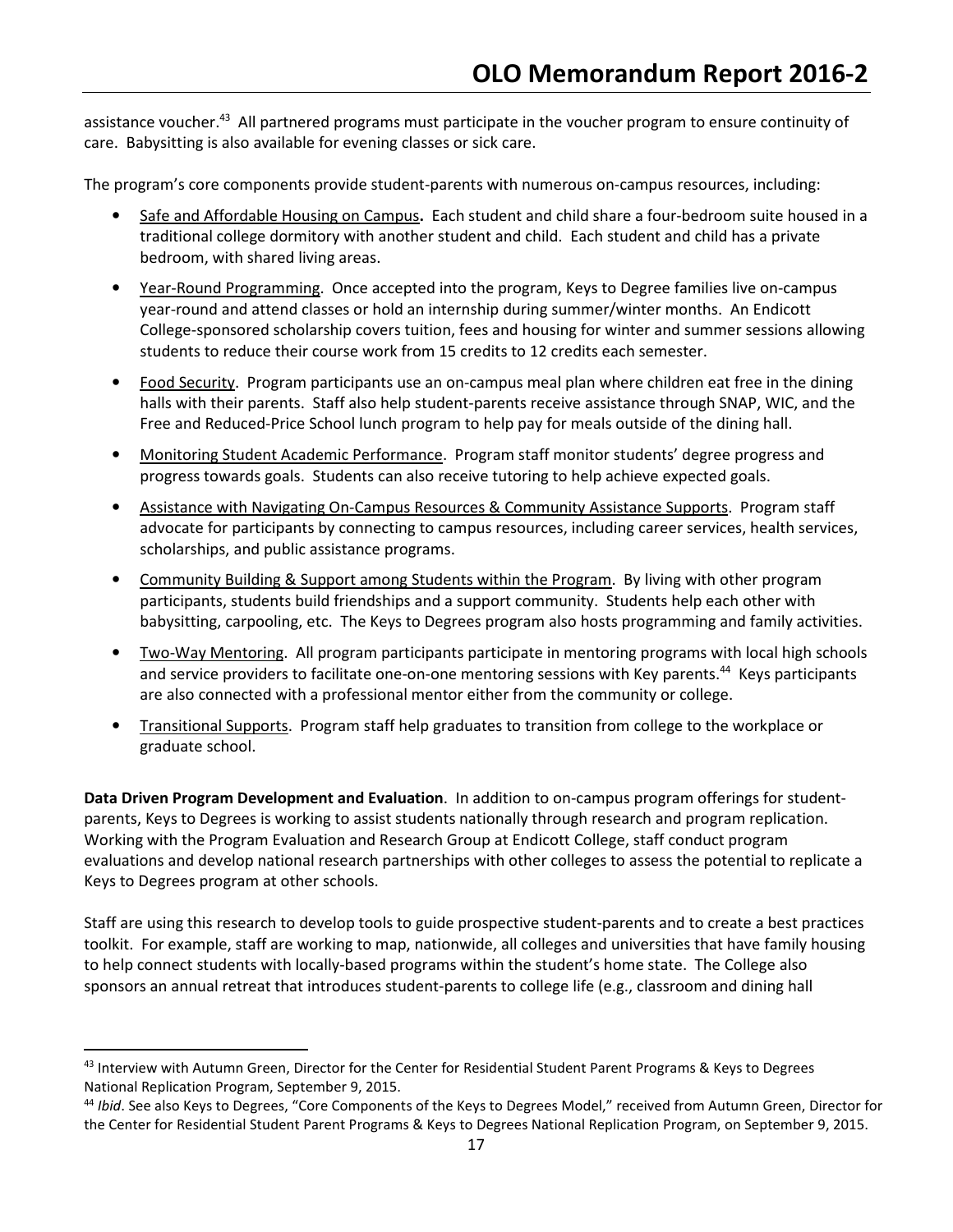experiences). Endicott College launched the Center for Residential Student Parent Programs in 2014 to support programming, research, and policies around postsecondary education for two-generation mobility. While each program presented above addresses intergenerational poverty in a different way, all incorporate some if not all of the five components of modern two generation programs described on page 11 of this report, including early childhood education, postsecondary education, social capital, economic supports, and health and well-being. Each program focuses on the specific needs of its served population, utilizes data to tailor services, and develops policies and programs to place whole families on a path to economic security.

### III. Implementing Two-Generation Programs

Two-generation programs vary by regional labor markets, workforce conditions, and opportunities for early childhood education. Successful organizations, however, have used some common approaches to implement two-generation programming. This section presents interview findings on success factors for and challenges to program implementation.

## A. Common Steps for Implementing Two-Generation Programs

The Ray Marshall Center for the Study of Human Resources (University of Texas) and the Foundation for Child Development issued a guide to implement two-generation strategies and programs for local and state policymakers. Acknowledging there are a multitude of program options, the guide presents six common steps that successful two-generation programs have undertaken in their development. These steps, along with a sample of key tasks, are described below.

|    | <b>Step</b>                                                                      | <b>Key Tasks</b>                                                                                                                                                                                                                                                                                                                                                            |
|----|----------------------------------------------------------------------------------|-----------------------------------------------------------------------------------------------------------------------------------------------------------------------------------------------------------------------------------------------------------------------------------------------------------------------------------------------------------------------------|
| 1  | Conduct an<br><b>Environmental Scan</b>                                          | Understand current policies, programs, and resources in the region.<br>$\bullet$<br>Define challenges and opportunities to leveraging existing services to implement two-<br>generation programs.                                                                                                                                                                           |
| 2  | <b>Link Existing Resources</b>                                                   | Assess needs of existing populations to define service offerings.<br>$\bullet$<br>Interview parents at strong early childhood education programs to determine needed<br>$\bullet$<br>workforce services, and vice versa with adult program participants.                                                                                                                    |
| 3  | <b>Identify Program</b><br>Champions                                             | Use the environmental scan to identifying program champions, funding sources, and key<br>$\bullet$<br>collaborators such as government leaders, workforce intermediaries, or community<br>organizations.                                                                                                                                                                    |
| 4  | <b>Identify Funding Sources</b><br>and Key Collaborators                         | Explore public-private partnerships to support two-generation strategies.<br>$\bullet$<br>Examine existing early childhood, workforce development, and education programs with<br>potential funders.<br>Identify funding options such as Social Impact Bonds, Place-Based Funding, or braided funding<br>$\bullet$<br>(interweaving public, private, and non-profit funds). |
| 5. | Consider Replicating or<br><b>Expanding Successful</b><br>Two-Generation Program | Consider replication that best fits the resources, public policies, and other factors in the<br>$\bullet$<br>region.<br>Leverage existing programs at new sites to speed up implementation and achievement of<br>goals.                                                                                                                                                     |
| 6  | Launch a Pilot Program                                                           | Start small to recognize needed changes before large-scale implementation.<br>$\bullet$<br>Identify measures that reflect long-term desired program outcomes. See CAP Tulsa,<br>$\bullet$<br>CareerAdvance Program (described on page 13).                                                                                                                                  |

### Common Implementation Steps and Key Tasks for Two-Generation Programs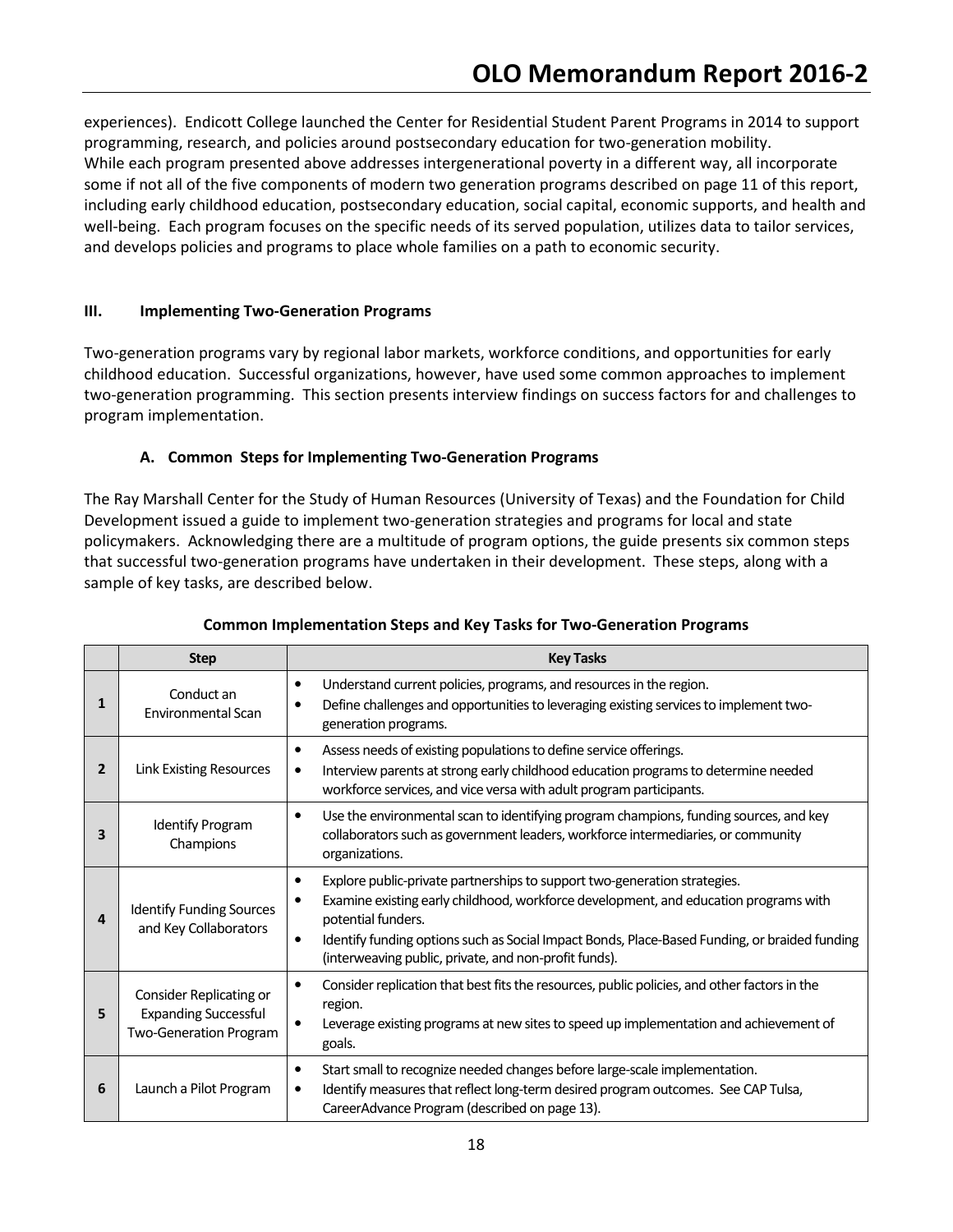These common steps highlight key components to initiating a two-generation approach. To provide a further understanding of program implementation efforts, OLO interviewed key program staff. Their shared experiences are described in the following section.

# B. Success Factors and Challenges with Program Implementation

OLO interviewed the following organizational staff:

- Monica Barczak, Director of the Innovation Lab, CAP Tulsa;
- Autumn Green, Director for the Center for Residential Student Parent Programs & Keys to Degrees National Replication Program, Keys to Degrees;
- Gregory Bacourt, Grant Project Administrator, NOVA Adult Career Pathways Program;
- Tracy Gruber, Senior Advisor of the Office of Intergenerational Poverty Initiative, Utah Intergenerational Welfare Reform Commission; and
- Leah Austin, Senior Associate, The Annie E. Casey Foundation.

This section discusses six common themes discussed during the staff interviews. Theme Four – describing data collection efforts and corresponding evidenced-based programming, highlights data collection and evaluation methods by the Utah State Intergenerational Welfare Reform Commission.

# 1. Programs with strong leadership support are more successful.

All staff stressed the importance of having strong leaders who support implementation of two-generation strategies. There needs to be buy-in or a belief that the investment is worthwhile. While funding two-generation approaches can be expensive, the cost is comparatively less than the social and public costs of supporting an individual for a lifetime. The two-generation approach is an investment in human capital. This represents a shift in program and government thinking towards programs designed to help people achieve their potential. Through development of strong two-generation policies, leaders can propel and shape the formation of programs.

# 2. Needs assessments can help to narrow service offerings and available funding mechanisms.

Clearly defined programs are central to implementing a two-generation approach. Using data and program evaluation, staff dissuade against a one-size fits all program and recommend defining service offerings by evaluating the needs of people the programs are intended to reach. For example, some programs may provide intensive wrap around services to a small cohort, while in comparison, the decision could be made to provide a broad range of services to reach a larger cohort. Additionally, as a cohort progresses through programming, services initially offered (e.g., weekly meetings) may be less necessary and other services may become more important. Needs assessments work in tandem with program evaluation and funding mechanisms to develop and promote service offerings.

# 3. Partnerships can be used to bridge funding gaps and provide whole family services.

Partnerships can be key resources to use when providing two-generation programs and engaging in program evaluation. Staff remarked that coalitions of groups are important, especially when merging services provided by separate organizations. However, staff remarked that although collaboration may sound easy, it requires an intentional effort on the part of program staff. By acknowledging a shared effort to assist families, partnership organizations can be motivated to share resources, time, and information to develop an approach that serves the whole family.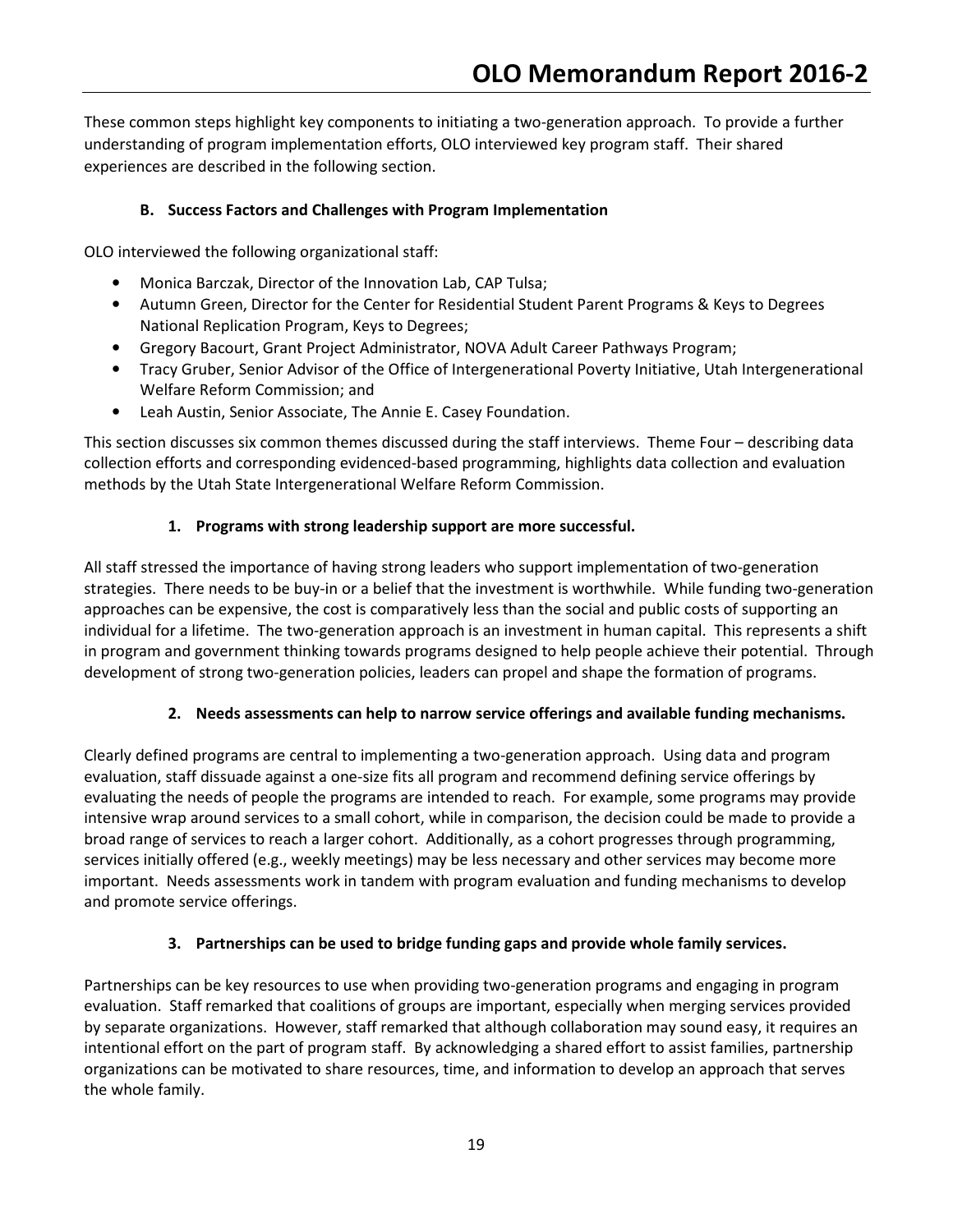# 4. Evidence-oriented cultures permit research and data to target areas or populations with the largest need, leverage partnerships, and evaluate program performance.

The majority of staff discussed the importance of using data to drive policy formation and program development. Further, partnerships with scholars and researchers at area colleges and non-profits are formed by organizations to conduct large-scale program evaluation studies and refine program offerings.

Effective use of data allows staff to determine program priorities. With funding constraints, data driven programs assist staff with determining which projects to scale up, how to effectively allocate funding, and determine service gaps.

One of the challenges with data collection is determining what data to collect and how to measure program performance by evaluating the success of a family. Staff expressed challenges on focusing measures that look at joint outcomes. In some cases, staff need to adapt commonly-defined measures, like enrollment in college classes, to include two-generation program participants like first time freshman and transfer students (two groups traditionally excluded from measures of enrollment).

Several staff indicated that data sharing is complicated when dealing with several partners and across datasystems. Even where data sharing mandates exist, it took leadership to help organizations prioritize collaboration. Further, multiple departments may use unique identifiers for individuals receiving services, making it difficult to track data across organizations. One organization noted success in establishing a joint database across several programs. The joint database permitted staff to develop a single family profile which allowed both organizations to view the progress of the child and parents towards meeting their goals.

As programs develop, data needs change. In these cases, staff remarked about the difficulty of needing MOUs for each database. However, one caveat to this, staff remarked that it takes time to build a robust database and having the ability to integrate new sources of data leads to better evaluation. As described below, the state of Utah began data collection efforts in 2012. During its first year, the Intergenerational Poverty Welfare Reform Commission used data sets to develop defined cohorts. Since then, the Commission has worked to develop a more robust database, worked to incorporate other agencies, and developed a state-wide approach to implement evidence-based two-generation strategies.<sup>45</sup>

# SPOTLIGHT: The Utah State Intergenerational Poverty Data Coordination and Evaluation Efforts

In 2012, the Utah State legislature adopted the Intergenerational Poverty Mitigation Act (IPMA). The goal of the Act is to "measurably reduce the incidence of children . . . who remain in the cycle of poverty and welfare dependency."<sup>46</sup> To meet this goal, the Act requires the coordination of five state agencies that serve the needs of vulnerable children and their families, including the Department of Health, Department of Human Services, Department of Workforce Services, Juvenile Courts, and the Utah State Office of Education. These agencies form the Intergenerational Welfare Reform Commission. The Act requires the Commission to coordinate datadriven policies to produce evidence based results, including determining where needs exist, ensuring financial resources are properly expended, and defining measurable outcomes.<sup>47</sup>

<u>.</u>

<sup>45</sup> Interview with Tracy Gruber, Senior Advisor of the Office of Intergenerational Poverty Initiative, September 18, 2015.

<sup>46</sup> Utah Code §35A-9-303.

<sup>47</sup> Utah Intergenerational Welfare Reform Commission, "Utah's Fourth Annual Report on Intergenerational Poverty, Welfare Dependency, and the Use of Public Assistance," 2015, p. 6.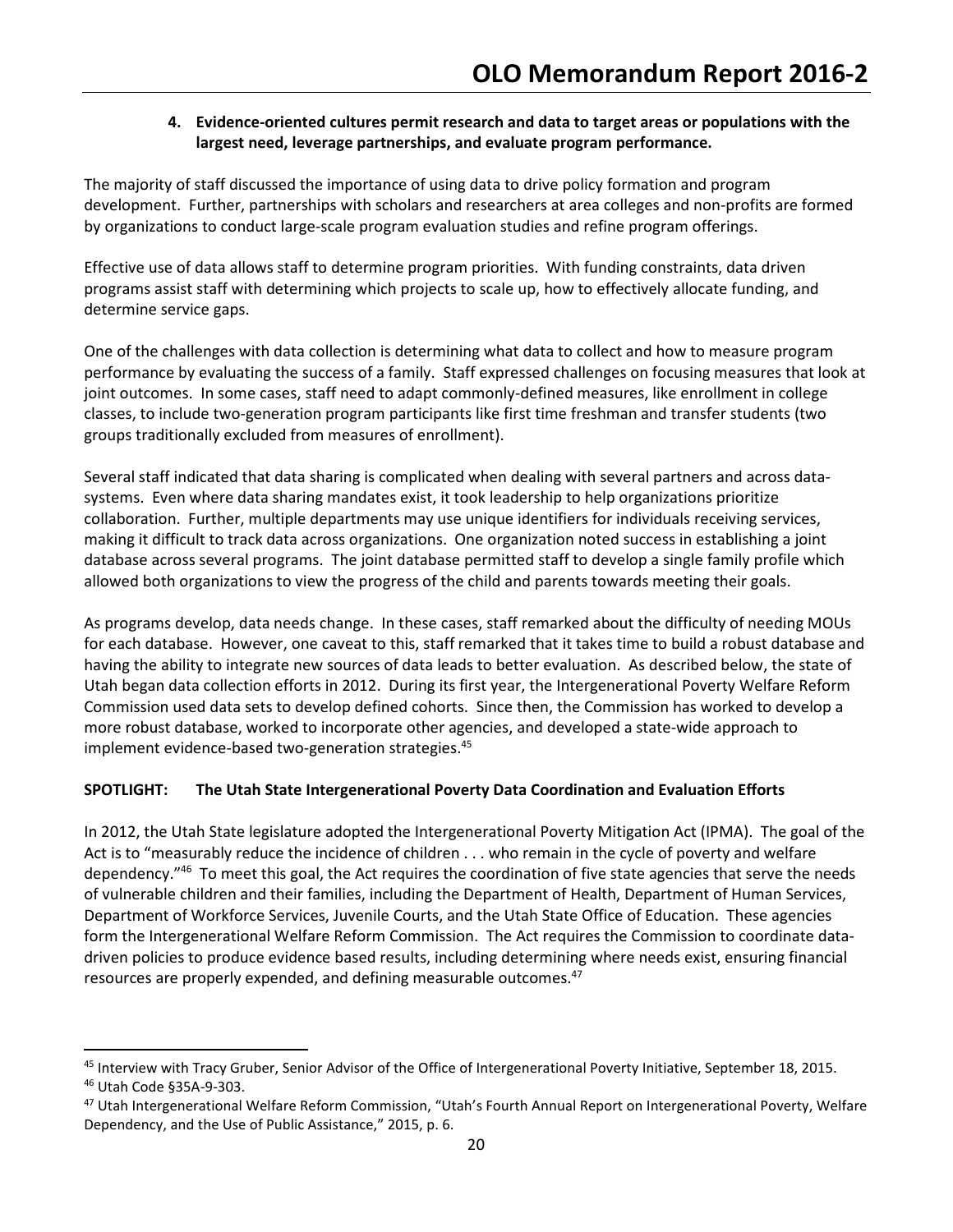The Act requires the Department of Workforce Services to provide an annual report on the status of individuals experiencing intergenerational poverty (IGP). The Commission collects and reports data on five cohorts of Utah residents, described in the next table.

|                 | <b>Cohort</b>                                               | <b>Definition</b>                                                                                                                          |  |  |
|-----------------|-------------------------------------------------------------|--------------------------------------------------------------------------------------------------------------------------------------------|--|--|
| <b>Adults</b>   | Public Assistance, Non-<br>Intergenerational Poverty Adults | Adults utilizing public assistance in Utah for whom there is no record<br>of participation in Utah public assistance programs as children. |  |  |
|                 | Intergenerational Poverty Adult                             | Adults utilizing public assistance and utilized public assistance as<br>children.                                                          |  |  |
|                 | Young Adults                                                | Individuals between the ages of 18 and 21 who are experiencing<br>intergenerational poverty.                                               |  |  |
| <b>Children</b> | Intergenerational Poverty Child                             | Children of adults in the Intergeneration poverty adult cohort.                                                                            |  |  |
|                 | At-Risk Child                                               | Children of adults currently receiving public assistance who did not<br>receive public assistance as children.                             |  |  |

#### State of Utah Intergenerational Poverty Cohorts

For a child or adult to be included in the intergenerational poverty cohort, the adult must have received assistance such as childcare subsidies, financial assistance, Food Stamps, and Medicaid/CHIP for at least 12 months as a child and the Department of Workforce Services has data going back to 1989. The adults included in the 2015 annual progress report are 43 years old or younger.

In 2014, the Commission defined four areas of child well-being as a means of measuring progress towards the Act's goals. The indicators include early childhood development, education, family economic stability, and health. The Commission developed a five-year and ten-year plan to develop measures to address intergenerational poverty based on evidence-based findings. The Commission established benchmarks and the Commission's annual report tracks both families experiencing intergenerational poverty and those in the at-risk cohort to determine if goals are being met. As an example, the table on the following page details the Commission goals, benchmarks, availability of data, and benchmarks for the Early Childhood Development indicator.<sup>48</sup>

-

<sup>48</sup> Utah Intergenerational Welfare Reform Commission, "Utah's Plan for a Stronger Future: Five- and Ten-Year Plan to Address Intergenerational Poverty," Department of Workforce Services, 2015, available at https://jobs.utah.gov/edo/intergenerational/igp5\_10yearplan.pdf.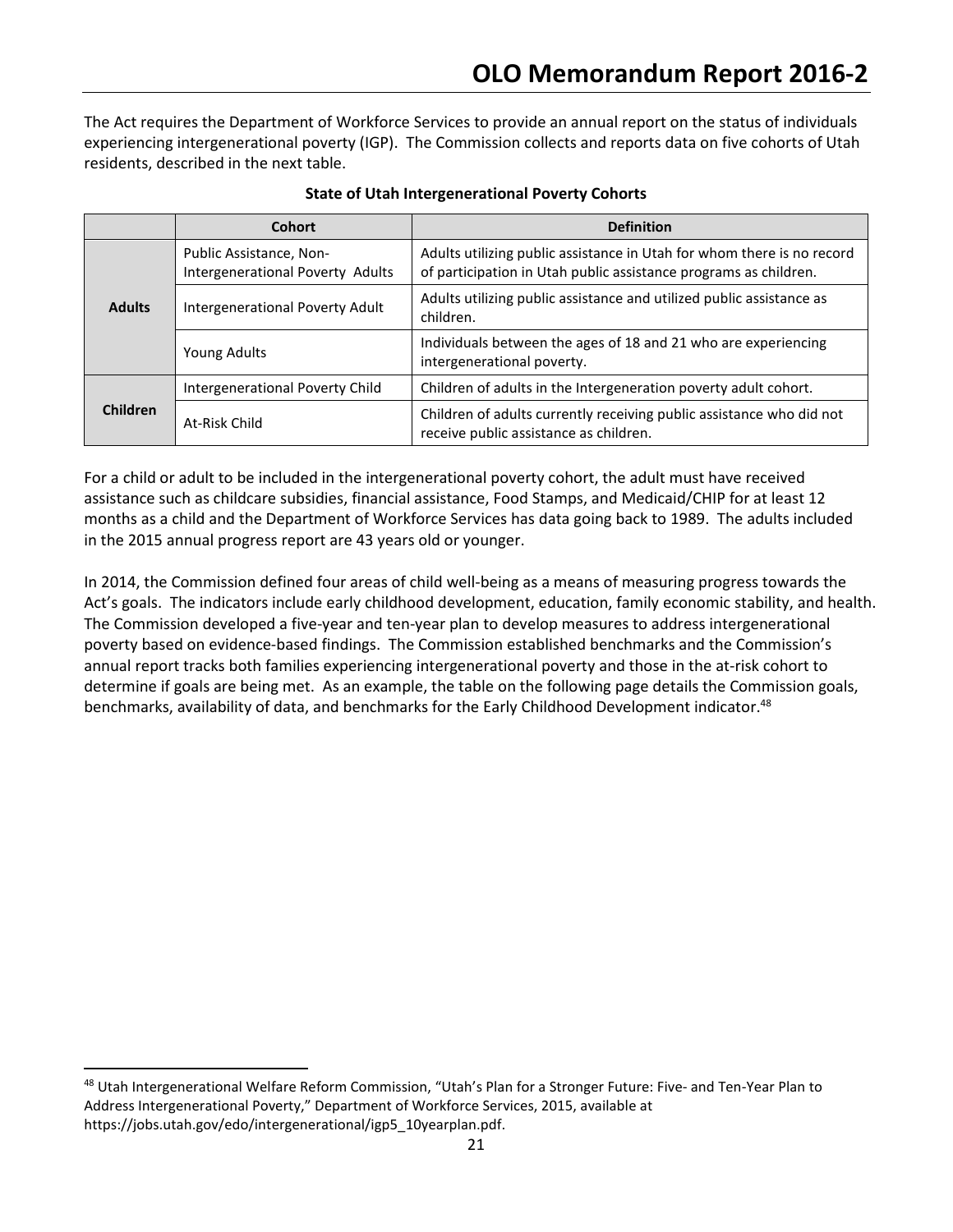| <b>IGP Area of Child</b><br><b>Well-Being</b> | <b>Intergenerational Welfare Reform Commission</b><br><b>Goals</b>                                                                                                                                                                                                                      | <b>Benchmark</b>                                                                                                                            | <b>Data</b><br><b>Available</b> | <b>Progress</b>                                                                                                                     |
|-----------------------------------------------|-----------------------------------------------------------------------------------------------------------------------------------------------------------------------------------------------------------------------------------------------------------------------------------------|---------------------------------------------------------------------------------------------------------------------------------------------|---------------------------------|-------------------------------------------------------------------------------------------------------------------------------------|
| Education                                     | Align systems assisting with educational<br>outcomes to ensure efforts are focused in schools<br>disproportionately impacted by intergenerational<br>poverty. These systems include all levels of<br>government, local schools, communities,<br>business, and non-profits (5 year goal) | 95% of IGP children are enrolled in full-day kindergarten or<br>Optional Extended Day Kindergarten (OEK)                                    | Yes                             | 28% of IGP enrolled in kindergarten<br>participated in full-day or OEK                                                              |
|                                               |                                                                                                                                                                                                                                                                                         | Full Day or OEK kindergarten is available at 100% of schools<br>serving high concentrations (10% or more) of IGP children                   | Yes                             |                                                                                                                                     |
|                                               |                                                                                                                                                                                                                                                                                         | Language Arts proficiency scores equal to or better than<br>statewide rate                                                                  | Yes                             | IGP: 58%<br>At-risk: 69%<br>Utah: 79%                                                                                               |
|                                               | Children at risk of remaining in poverty as they<br>become adults graduate from high school at the<br>rate equal to the statewide rate (10 year goal)                                                                                                                                   | Math proficiency scores equal to or better than statewide<br>rate                                                                           | Yes                             | IGP: 45%<br>At-risk: 58%<br>Utah: 73%                                                                                               |
|                                               |                                                                                                                                                                                                                                                                                         | 75% of teachers are "highly qualified" in schools with high<br>rates of students experiencing IGP                                           |                                 |                                                                                                                                     |
|                                               |                                                                                                                                                                                                                                                                                         | 100% of schools with high rates of student mobility develop<br>plans to address needs of students who enter and leave<br>schools frequently |                                 |                                                                                                                                     |
|                                               |                                                                                                                                                                                                                                                                                         | Reduce all chronic absence rates in K-3 among children at<br>risk of remaining in poverty to the state wide rates for each<br>grade         | Yes                             | K: 39% (IGP); 25% (At Risk); 17% (Utah)<br>1 <sup>st</sup> : 31%; 18%; 12%<br>2 <sup>nd</sup> : 28%; 16%; 11%<br>3rd: 25%; 16%; 10% |
|                                               |                                                                                                                                                                                                                                                                                         | Graduation rates equal to the statewide rate.                                                                                               | Yes                             | IGP: 57%<br>At Risk: 63%<br>Utah: 81%                                                                                               |
|                                               |                                                                                                                                                                                                                                                                                         | Number of moves in a 12-month period                                                                                                        | Yes                             |                                                                                                                                     |

# State of Utah Intergenerational Welfare Reform Commission Tracking of Early Childhood Development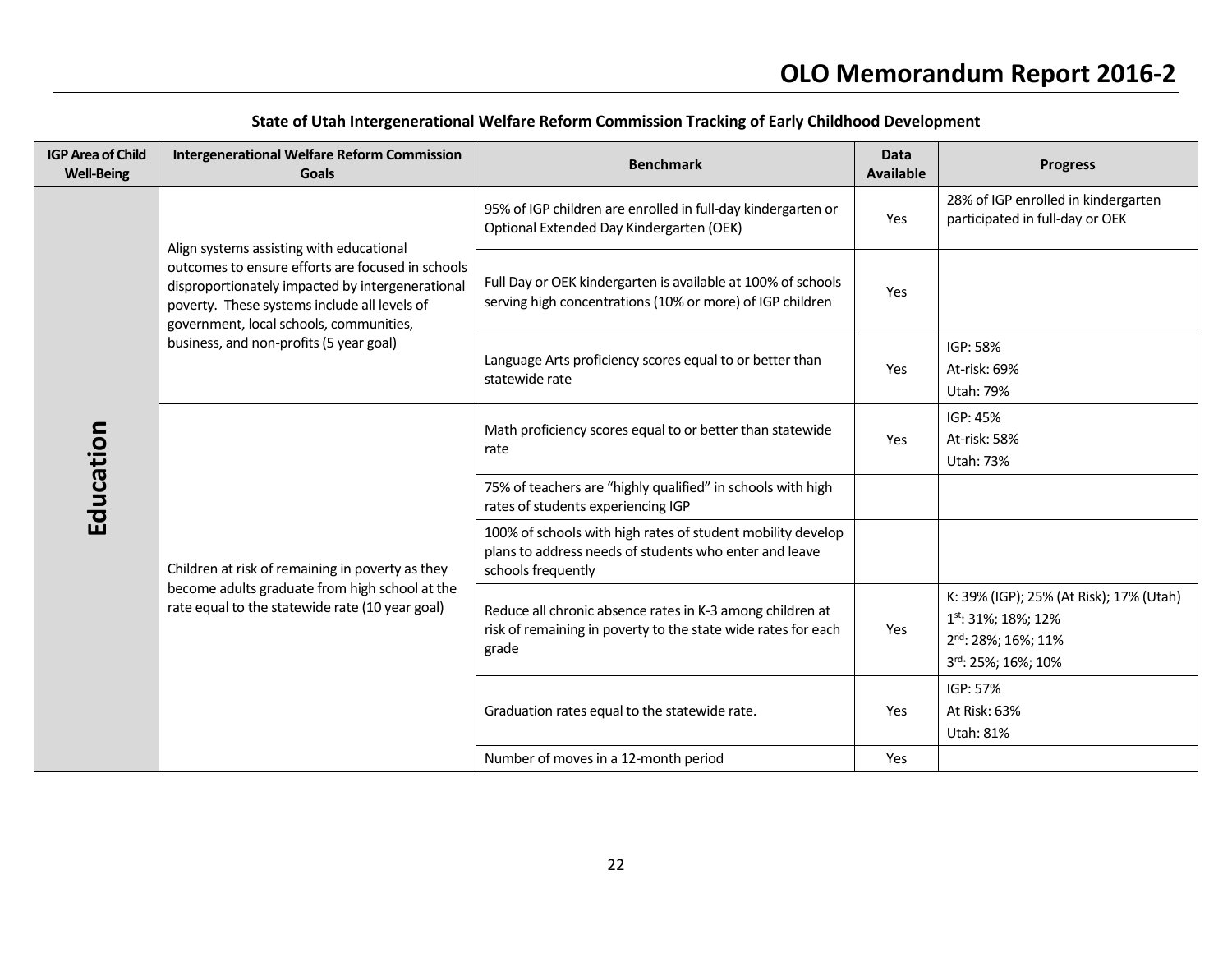### 5. Current funding mechanisms can inhibit the implementation of two-generation programs.

Several staff remarked about the challenges of using current funding streams to fund two-generation programs. Current funding mechanisms are traditionally siloed, meaning that funds can typically be used for only certain types of programs or target audiences. Silos exist primarily due to separate federal funding streams and different Congressionally-authorized committees for each stream. State and local governments typically follow the federal format for funding programs, often resulting in siloed funding across all three levels of government.<sup>49</sup> For example, CAP Tulsa, as the Tulsa County Grantee for Head Start and Early Head Start, has a consistent stream of funding for children's programs; however, when the federal grant used to provide the adult education component changed its requirements, the organization is left with a decision to alter the current program design or raise additional outside funds in order to maintain the same service offerings.

Funding for organizations takes a variety of forms, from grants to current operating expenditures. Staff remarked that because two-generation strategies span multiple government agencies, there is a defined need to change funding streams to allow for integrated approaches. One approach recommended by contemporary research is known as a braided approach, which pulls together funding from public, private, and non-profit funding streams to meet the needs of program participants.<sup>50</sup>

All staff recommend that regardless of funding challenges, the integration of data assists with allocating resources to areas where they can make the most impact. By using data, program staff can define populations, identify needs, and allocate resources.

# 6. Program replication depends on scalability and needs.

Once programs are established, staff indicated various challenges with replicating programs at different sites. Combining a data-driven approach with an understanding of a cohort's needs allow policymakers to develop programs that are adaptable to different geographic locations and funding sources. Where one cohort may need intensive wrap-around services, other cohorts may need referrals for childcare or housing. Replication also depends on whether there are existing efforts to build on support services. According to staff, it is easier to build on program components and package those with more coordination and a social work approach, than to start from scratch with no existing support programs. Staff recommended monitoring replication efforts based on performance benchmarks in order to ensure compliance with funding and program goals.

# IV. Two-Generation Programs in Montgomery County

Roughly 18 percent of Montgomery County residents (184,759) live below the Federal Poverty Line, with female-headed households comprising 48 percent of the households in poverty.<sup>51</sup> It is estimated that to meet the costs of basic needs, a single adult family with one preschooler and one school age child would need to earn at least \$77,933 to be considered economically self-sufficient – higher than other large

<sup>49</sup> Promoting Two-Generation Strategies, p. 8.

<sup>50</sup> Ibid. p. 18.

<sup>&</sup>lt;sup>51</sup> The Montgomery County Community Action Board, "Faces of Poverty 2014 Montgomery County MD," available at https://www.montgomerycountymd.gov/HHS-

Program/Resources/Files/CAB%202014%20Faces%20of%20Poverty%20Report.pdf.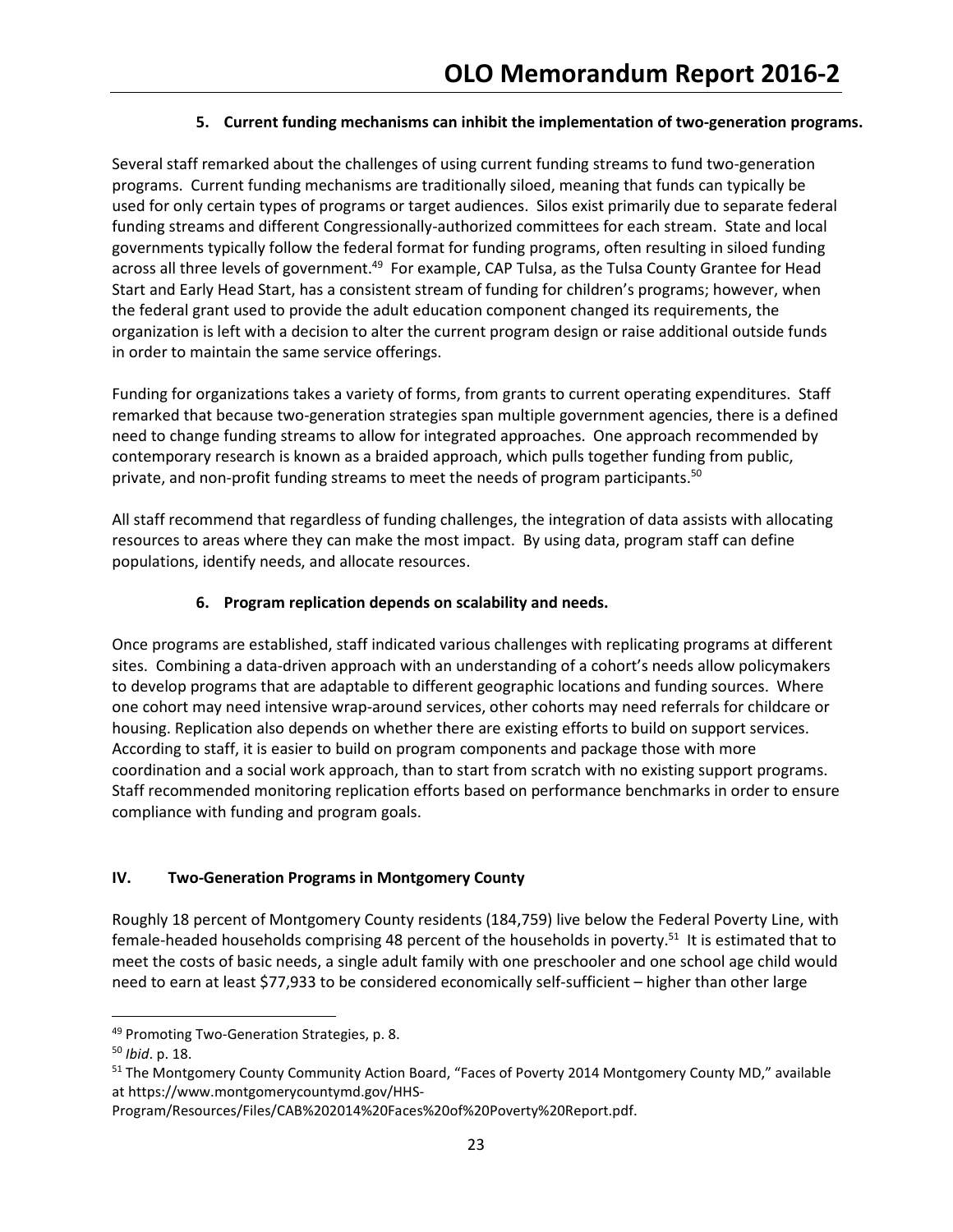metropolitan areas such as New York City and Los Angeles.<sup>52</sup> Families living in poverty in Montgomery County often live in over-crowded situations, struggle for basic necessities, and may need behavioral health services, domestic violence assistance, and disability services.<sup>53</sup>

As described in Section One, families at-risk for experiencing intergenerational poverty often face unemployment, domestic violence, health and mental health challenges, incarceration or substance abuse, and homelessness. The Department of Health and Human Services identified six population subgroups in the County who could benefit from a two-generation approach to poverty, including young homeless families, veterans, pregnant teenagers, disconnected youth, grandparents raising grandkids, and refugee and immigrant families living on the margins.

One program in Montgomery County that employs elements of two-generation programming is DHHS' Neighborhood Opportunity Network. In 2009, DHHS and the Montgomery County Office for Community Partnerships partnered with leaders from faith-based communities, social service nonprofits, and grassroots organizations to deliver critical emergency and safety net services to County residents. The partnership formed the Neighborhood Opportunity Network to merge traditional service delivery with neighborhood organizing. The Partnership secured commitment of three large non-profits (i.e., Family Services, Inc., Mary's Center, and Catholic Charities) to serve as anchor sites for the new Neighborhood Services Centers in three zip codes that had the largest need for emergency assistance programs.<sup>54</sup> In the first year of operation, this program initiated over 1,341 one-on-one conversations with County residents from over 63 countries.

However, while this program works across policy silos and builds social capital in high-need areas in the County, fully implementing the Neighborhood Opportunity Network as a true two-generation program would require additional resources and program infrastructure. At OLO's request, the Director of the Department of Health and Human Services provided recommendations on implementing a twogeneration approach in the County. DHHS drafted a portion of this section (pages 25-26), which describes current two-generation opportunities in the County, current Department strengths that could allow implementation efforts to succeed, and current and future opportunities for utilizing a twogeneration strategy to eliminate poverty in the County.

The end of this section provides additional information about affordable housing in the County.

<sup>52</sup> Self-Sufficiency Standard for Maryland 2012, p. 64.

<sup>53</sup> Uma S. Ahluwalia, Director, Montgomery County Department of Health and Human Services, "Presentation on A Two Generation Poverty Strategy," October 11, 2015.

<sup>&</sup>lt;sup>54</sup> Metropolitan Policy Program, Brookings Institute, "Montgomery County: A Collaborative Model for Meeting Challenging Needs," available at http://confrontingsuburbanpoverty.org/wpcontent/uploads/2013/05/Brookings\_ToolKit\_CaseStudies\_MoCo.pdf.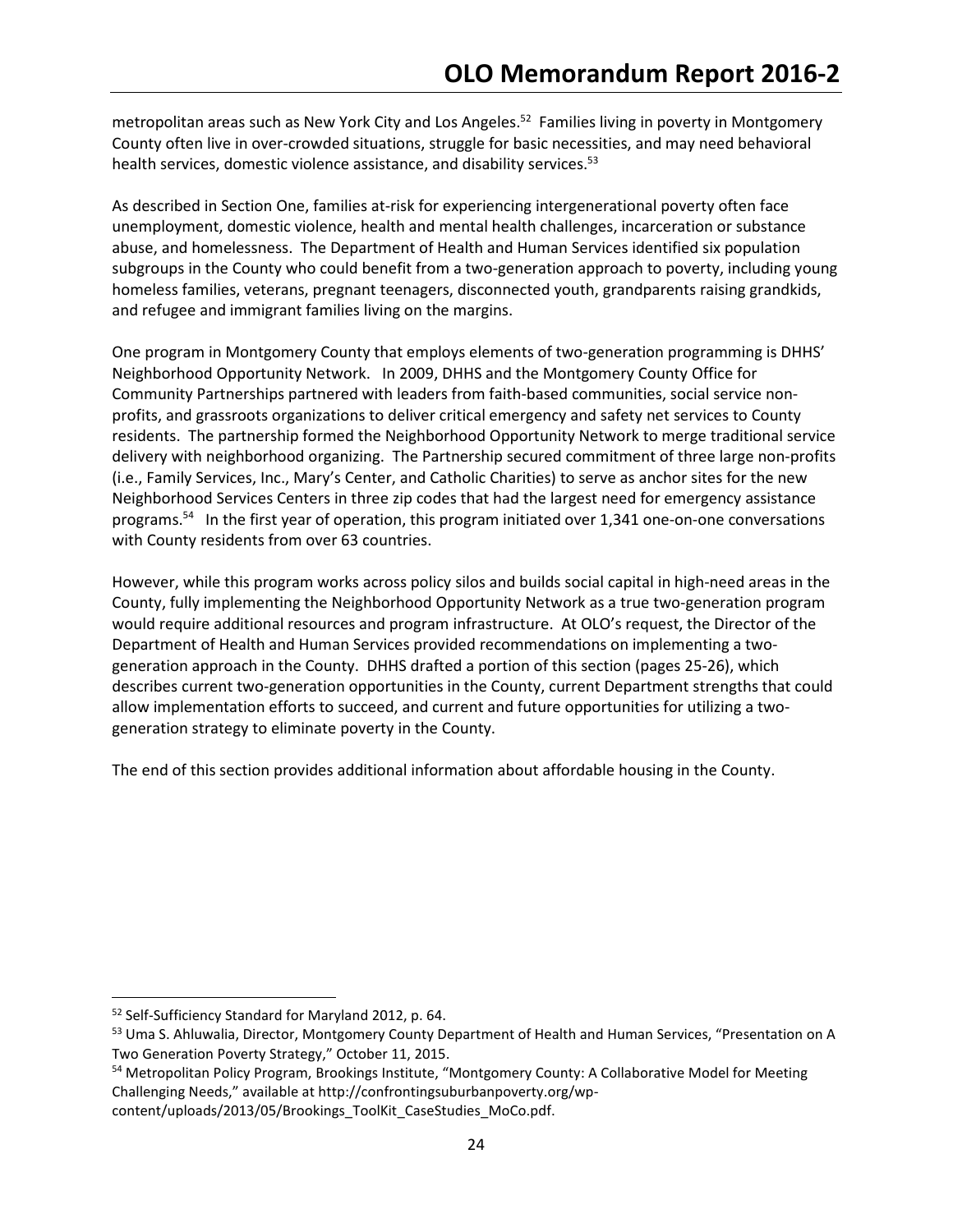#### Current Opportunities for Implementing Two-Generation Approaches

 While the Neighborhood Opportunity Network is a program that we are proud of and has served the community well, we do not see it as the singular approach that fits the definition of a two-generation approach to eliminate poverty. Many families are served by this non-traditional service delivery, but it typically only addresses one dimension of poverty, financial assistance. As a help and referral center, the NON's have evolved into centers that largely serve immigrant populations many of whom are undocumented. The customer base does not represent a true microcosm of the total customers with whom we work. Many of these families would not be eligible for typical benefits that might be packaged for a two-generation approach, especially with regard to federal funds. Having said that, we don't want to under-estimate the impact that the services have for those families that use the centers. In addition, the use of outreach strategies and potential attaching community health workers or other outreach personnel could position this resource to be highly impactful in the community around two generation poverty for residents in those neighborhoods. It is existing infrastructure that when modified could be leveraged.

 The department also wants to focus on specific areas such as young homeless families, pregnant teenagers and teen mothers with significant barriers. Some of this work will occur in our young adult rapid re-housing program and in a secondary preventative program focusing on pregnant teens.

### Current Strengths to be applied Towards a Two-Generation Approach to Eliminate Poverty for young parent households:

- HHS operates a rapid re-housing program providing services to families with minor children who are homeless. It should be noted that the commitment for this program currently is 18 months to two years however, research shows that the two generational approach can take as many as five years to demonstrate results.
- Strong linkages between HHS, other public agencies, other nonprofits, HOC, and public school system.
- We are in early stages of discussion of data sharing with Montgomery county public schools.
- We have the capacity to braid together the following services:
	- o case management,
	- o stable housing,
	- o education and workforce attainment,
	- o mental and physical health supports,
	- o financial literacy,
	- o child welfare involvement, and
	- engagement and supportive services.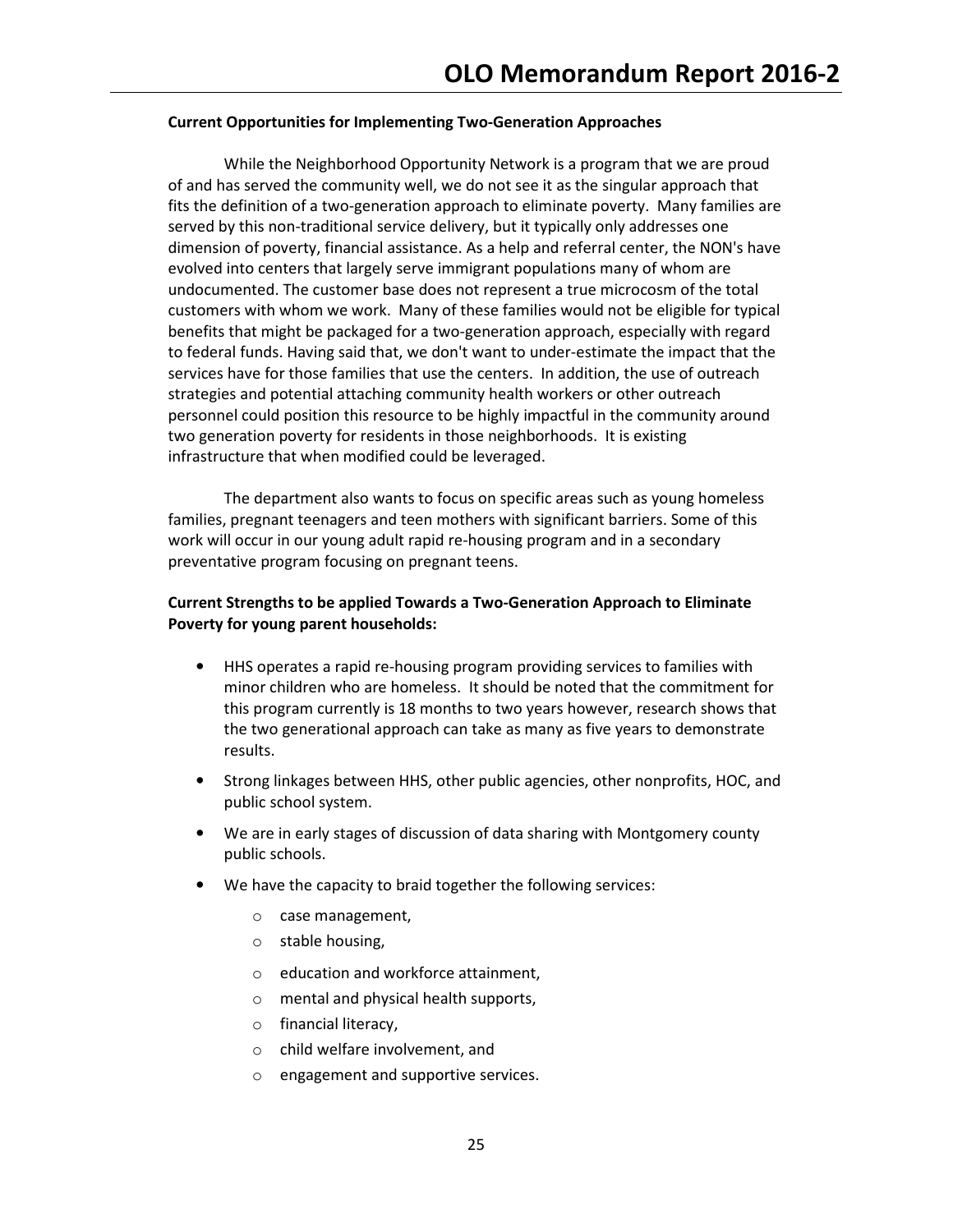- With recent changes coming to the Working Parents Assistance program (WPA), we will be able to support a two generational approach by helping more low income families access quality childcare.
- Montgomery County has a strong network of employers and employment opportunities. We have been able to achieve employment opportunities above minimum-wage placements through our TANF employment program for a large percent of our mandatory TANF population.
- Montgomery College has proven to be a good partner for post-secondary education and other job training opportunities. They have been a partner in several targeted job training programs for the healthcare industry, construction industry, and automotive mechanics.

## Current and Future Opportunities for Implementing a Two-Generation Approach to Eliminate Poverty

- While we currently do not have an integrated case management system, we are only approximately one year away from having an integrated enterprise wide case planning and data collection system within HHS.
- We need to establish strong relationships with the new Workforce Development Authority in the county and make sure that we take advantage of recent changes from the Workforce Investment Opportunity Act (WIOA). WIOA is now mandating that the social services agency are a mandated partner and that they share funding, but the state has not released the plan on this.
- The cost of Housing in Montgomery County limits the amount of work that we can do within our current budgets to provide long-term and substantial assistance to housing costs. Creative solutions such as Medicaid Waivers need to be pursued and unique landlord/tenant relationships.
- We need to find creative approaches to support full-day programming for children enrolled in the head start program, so that their families can participate in programs that support up two-generational poverty elimination approach.
- Many of our low income families have dual citizenship status within the family. For example, the child may be a citizen and one or more of the parents may not have legal status. In the latter situation, the parents may not be eligible for some of the supports necessary for a two generational approach. This presents some unique blending and braiding opportunities with flexible local funds. We need to figure out the policy and practice permissions and waivers that are needed to facilitate this work.
- HHS has not established a program that includes the creation of asset development. It should be noted that in a partnership with HOC, we do provide case manager support to Low income families who, through an asset development program, are able to purchase housing and or cars at the end of a five-year program. We believe that funders would be interested in supporting an asset development model.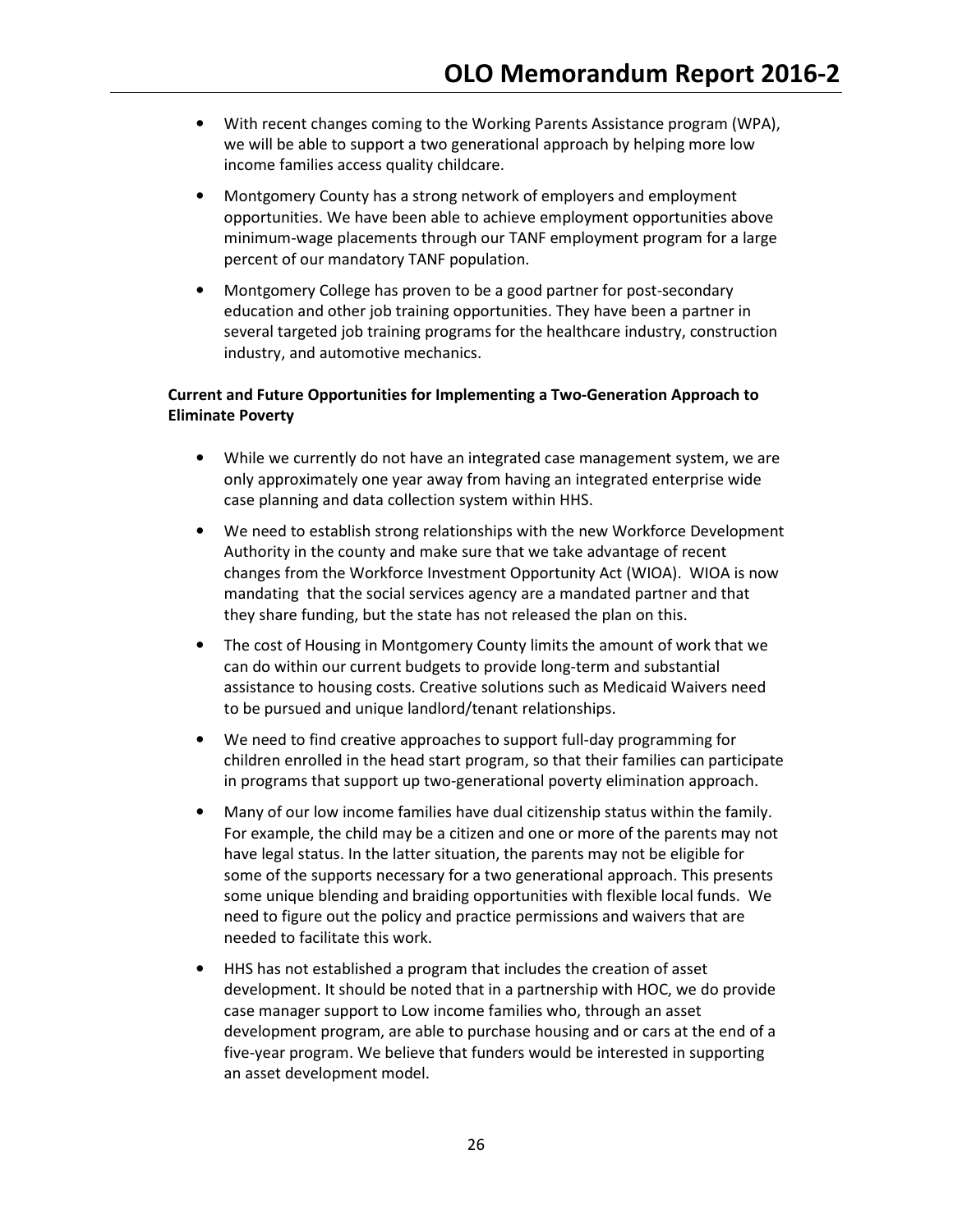Housing Programs in Montgomery County for Low-Income Residents. As DHHS mentioned above, one area for possible future expansion of a two-generation approach in the County is home affordability programs. Home affordability and stability is one of the many building blocks of a multi-faceted twogenerational approach. Within the County, the Department of Housing and Community Affairs' programs help produce and preserve affordable housing for low and moderate income families. OLO met with the Director of DHCA and his staff to discuss housing challenges and opportunities related to two-generation approaches in the County.

DHCA's housing programs target both low-income and moderate-income residents. DHCA programs to help residents rent and purchase housing is targeted toward people who earn 60 percent or more of the area median income (AMI) (about \$58,000 for a family of four). However, DHCA staff report that County resources alone are not sufficient to reach residents who earn below 60 percent of AMI – the County requires private, federal and state resources to help supply housing for these lower-income residents. DHCA reports that its community and private sector development partners often have to braid together multiple funding sources to develop affordable housing projects that reach these residents (e.g., low-income housing tax credits, land donations, foundation grants, and County funds).

At the same time, Montgomery County's decades-old policy of "inclusionary zoning" means that the County spreads low and moderate income and affordable housing opportunities throughout the County, rather than concentrating this housing (and effectively concentrating poverty) in a few smaller areas. This disbursement of low-income residents presents an added challenge for service providers (such as DHHS) because there may not be a single, easily-accessible location to reach high concentrations of people in poverty, which increases the cost of providing services.

DHCA staff emphasized that stable, affordable housing is a key component to helping low-income residents rise out of poverty. But as highlighted in the literature on two-generation programs, housing is only one component of household stability that jurisdictions must address to help families escape from poverty.

In addition to DHCA, the Housing Opportunities Commission (HOC) of Montgomery County provides housing assistance to low-income County residents – it acts as the County's public housing agency, a housing finance agency, and a housing developer. Unlike DHCA, HOC is an independent agency from the County Government. County Government funding to HOC does not support any two-generation programs.

HOC administers at least one program that follows a two-generation approach – the federal Department of Housing and Urban Development's Family Self-Sufficiency (FSS) program.<sup>55</sup> The FSS program is a fiveyear program available to families in the federal Housing Choice Voucher program or Public Housing residents. In addition to the federal housing assistance that program participants already receive, the FSS program provides mentors and coordinates child care, transportation, education, job training, employment counseling, financial literacy, and homeownership counseling for program participants.

<sup>55</sup> Department of Housing and Urban Develop, "Family Self-Sufficiency Program", available at http://portal.hud.gov/hudportal/HUD?src=/program\_offices/public\_indian\_housing/programs/hcv/fss.